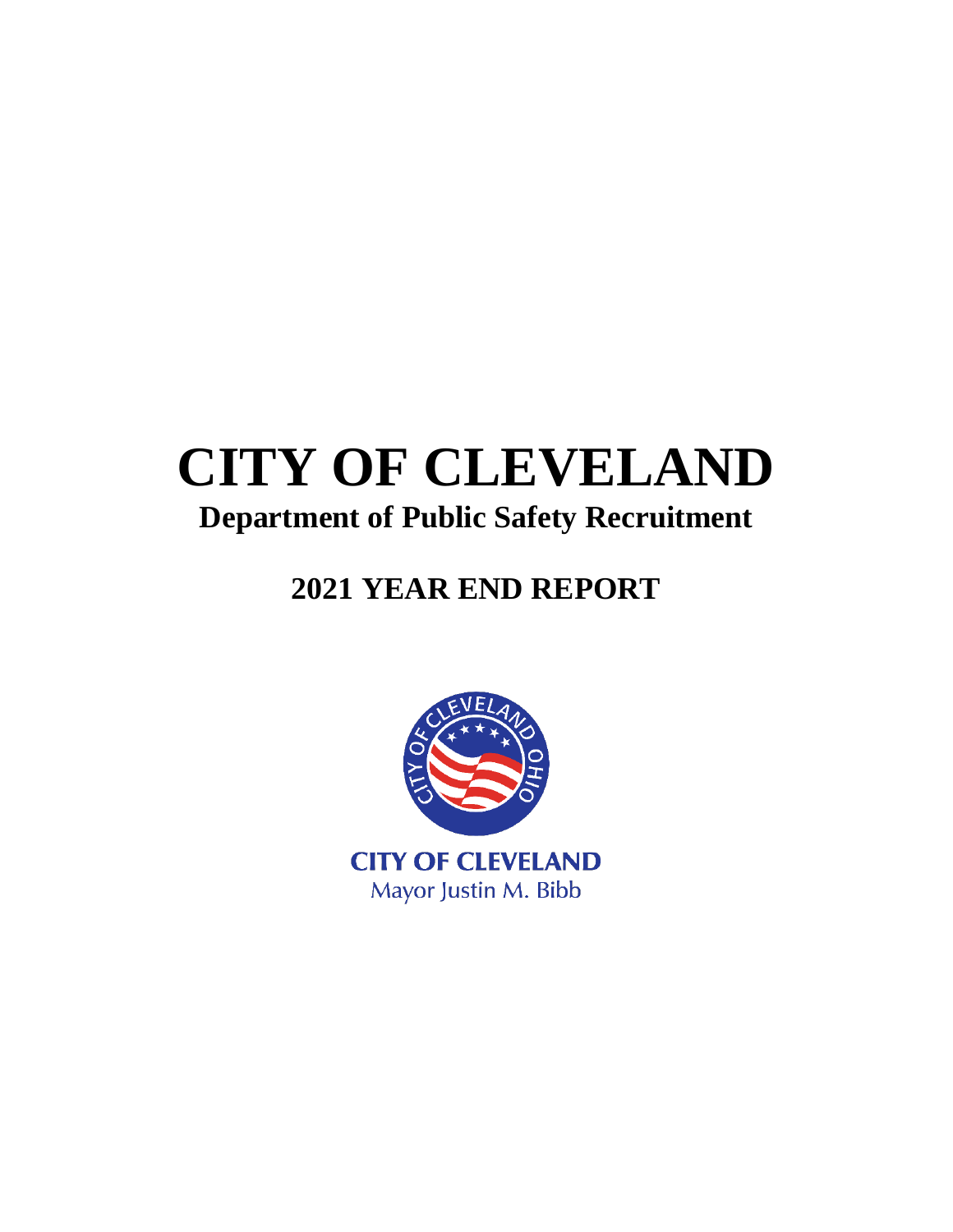## **TABLE OF CONTENTS**

| Appendix D: Exit Interviews 11/1/2020 - 3/6/202113 |  |
|----------------------------------------------------|--|
| Appendix E: Exit Interviews 3/6/2021 - 9/24/202117 |  |
| Appendix F: Exit Interview 9/25/2021 - 5/23/202221 |  |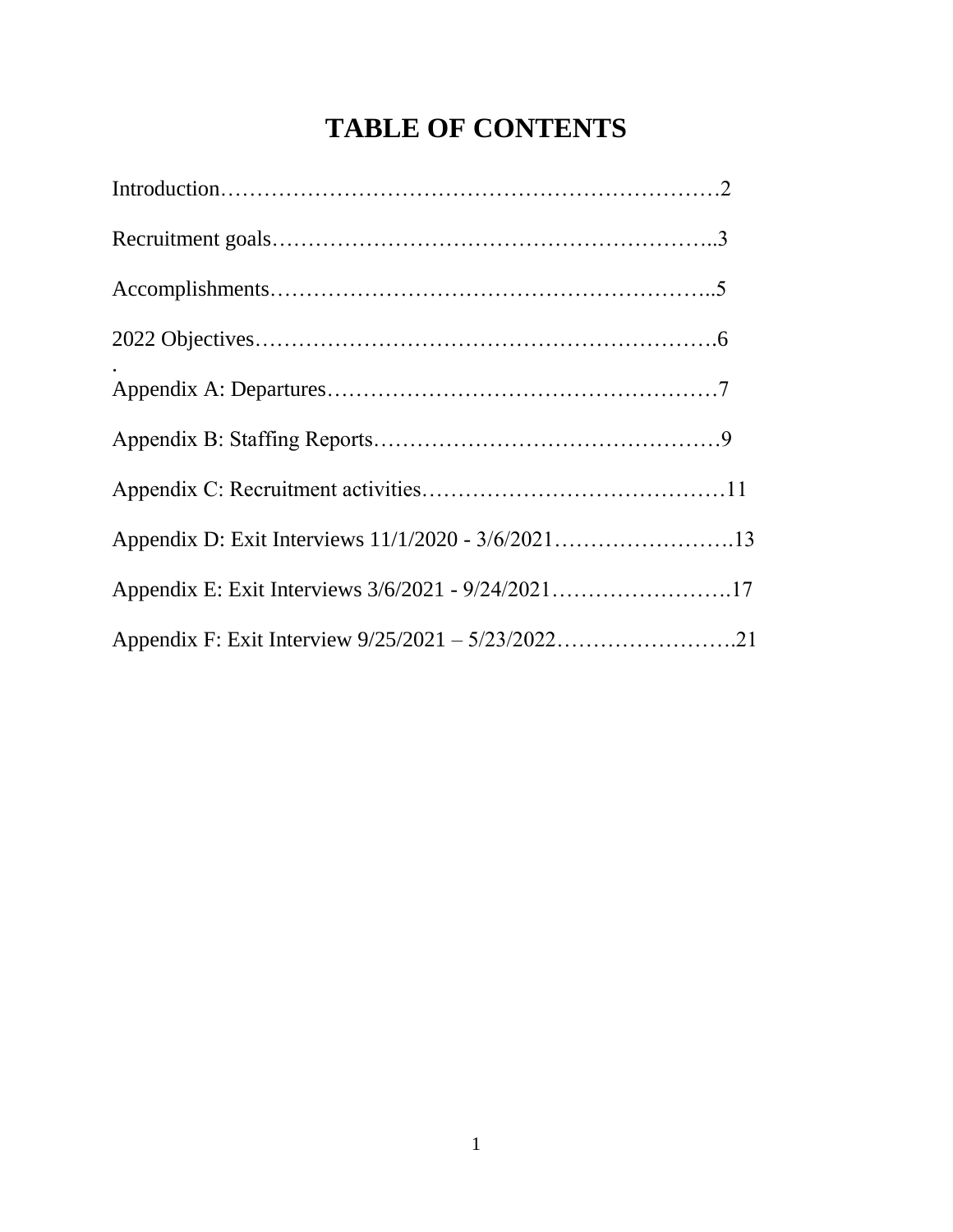## **INTRODUCTION**

The overall goal of The City of Cleveland's Public Safety Recruitment team continues to focus on attracting qualified candidates that will reflect the diverse make-up of our city. In addition, we continue to work to adequately staff our safety division so that they may provide high-quality services to our citizens.

Regrettably, challenges due to the COVID-19 pandemic and negative public opinion continue to affect recruitment efforts. Unfortunately, these issues are not unique to the City of Cleveland, as many cities nationwide have experienced the same recruiting difficulties. As a result, the team adapted and explored creative, non-traditional methods to reach potential candidates utilizing social media, virtual career fairs, and continuous recruitment.

While these hurdles may have impacted recruitment efforts, the team was able to successfully recruit applicants and seat classes for the Divisions of Police, Fire and EMS.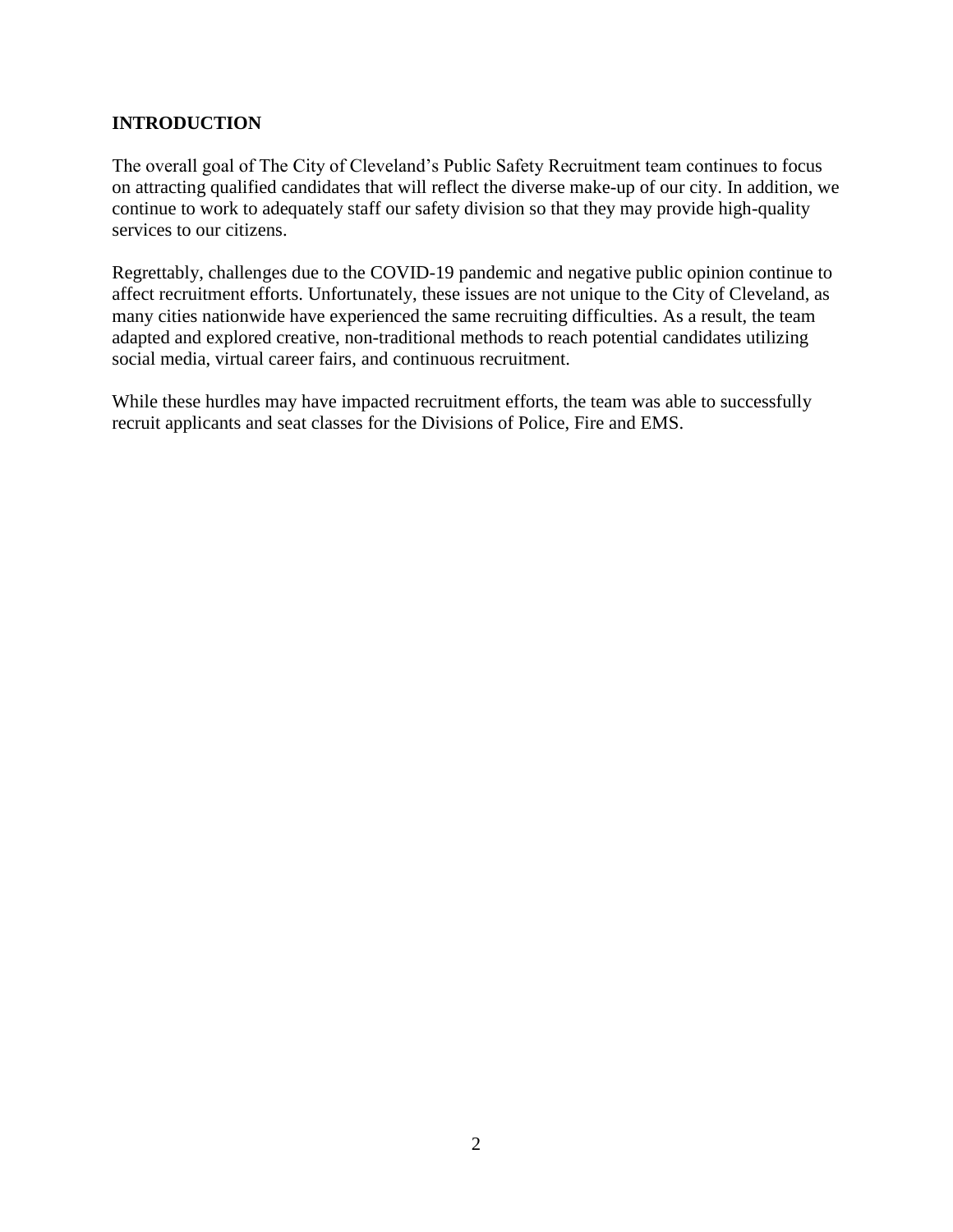## **RECRUITMENT GOALS AND OBJECTIVES**

The initial recruitment plan was developed and implemented as a result of mandates articulated in the Department of Justice Consent Decree. It incorporated three (3) programmatic goals designed to attract qualified applicants for the City of Cleveland's Division of Public safety. The goals were:

- I. Increase staffing levels to effectively implement CPOP (Community and Problem-Oriented Policing Plan).
- II. Attract and hire a diverse group of qualified applicants from a broad cross-section of the community.
- III. Create and maintain partnerships with community stakeholders to enhance recruitment efforts.

The City of Cleveland is now entering the fifth year of that initial recruitment plan that, at its conception, identified challenges in attracting qualified applicants, particularly with law enforcement. Influences such as negative media exposure regarding police violence and or misconduct and increased violence against police officers are factors that continue to impact recruiting efforts for police as well contributing to high attrition rates.

I. Increase staffing levels to effectively implement CPOP (Community and Problem-Oriented Policing Plan).

To effectively institute CPOP, most problem-solving decisions will be made at the street level by officers and front-line supervisors (Sergeants.) Adequate staffing is necessary so that officers can respond to and participate in problem-solving and community engagement.

The initial recruitment plan was created with the goal of increasing personnel taking into consideration an attrition average of 80 officers a year. This increase in personnel would enable the Division of Police to implement the tenets of CPOP.

| <b>CLASSIFICATION</b>       | NO.     | <b>MALE</b> | <b>FEMALE</b>  | <b>CAUCASION</b> | ັ<br><b>BLACK</b> | <b>HISPANIC</b> | <b>OTHER</b>   | <b>BUDGETED</b> |
|-----------------------------|---------|-------------|----------------|------------------|-------------------|-----------------|----------------|-----------------|
| Chief                       |         |             |                |                  |                   |                 |                |                 |
| Deputy Chief                | 4       | 3           |                |                  | $\overline{2}$    |                 |                | 4               |
| Commander                   | 9       | ┑           | $\overline{2}$ | h.               | 3                 |                 |                | 12              |
| <b>Traffic Commissioner</b> |         |             |                |                  |                   |                 |                |                 |
| Captain                     | 16      | 15          |                | 15               |                   |                 |                | 18              |
| Lieutenant                  | 55      | 50          | 5              | 49               |                   |                 |                | 57              |
| Sergeant                    | 183     | 149         | 34             | 131              | 38                | 12              | $\mathfrak{D}$ | 212             |
| Patrol Officer              | 1202    | 1031        | 171            | 796              | 272               | 117             | 17             | 1304            |
| Academy                     | 104     | 83          | 21             | 54               | 42                | $\mathbf{r}$    |                | 250             |
| <b>TOTAL</b>                | 1575    | 1340        | 235            | 1053             | 363               | 139             | 20             | 1601            |
| Percentage                  |         | 85%         | 15%            | 67%              | 23%               | 9%              | 1%             |                 |
| <b>Community Make-up</b>    | 396,815 | 190,285     | 206,530        |                  |                   |                 |                |                 |
| Percentage                  |         | 48%         | 52%            | 37%              | 53%               | 9%              | 2%             |                 |

**2018 Division of Police Staffing Report**

Community Make-up is based upon the 2010 Census.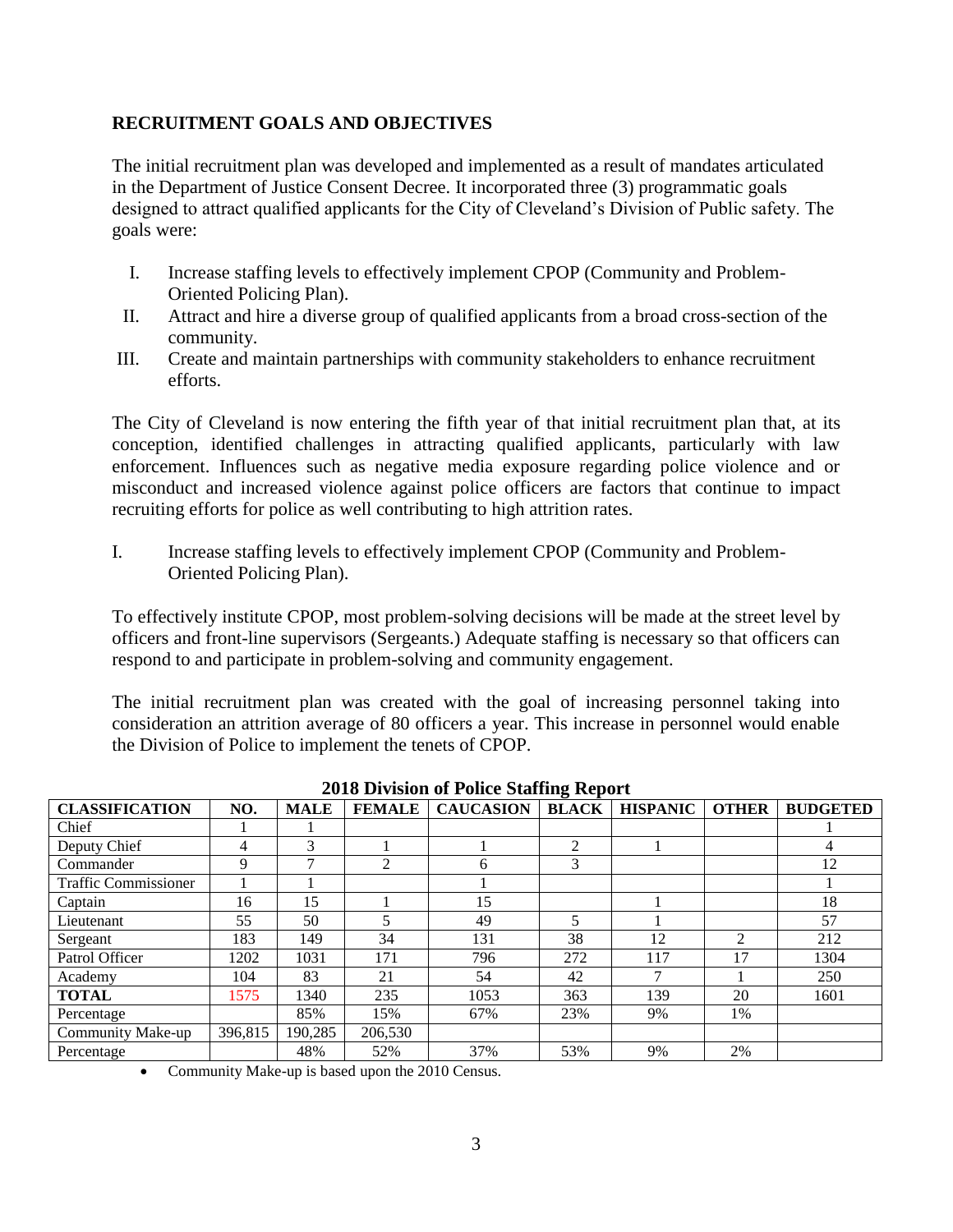|                        | 2017 | 2018 | __<br>2019 | 2020 |
|------------------------|------|------|------------|------|
| Captain                |      |      |            |      |
| Lieutenants            |      |      |            |      |
| <b>Sergeants</b>       |      |      |            |      |
| <b>Patrol Officers</b> | 71   | ካዓ   | 69         |      |

#### **Proposed Staff Increases to Staffing Plan**

| <b>CLASSIFICATION</b>       | NO.     | <b>MALE</b> | <b>FEMALE</b>  | <b>CAUCASION</b> | <b>BLACK</b> | <b>HISPANIC</b> | <b>OTHER</b> | <b>BUDGETED</b> |
|-----------------------------|---------|-------------|----------------|------------------|--------------|-----------------|--------------|-----------------|
| Chief                       |         |             |                |                  |              |                 |              |                 |
| Deputy Chief                | 4       | 3           |                | ↑                |              |                 |              | 4               |
| Commander                   | 12      | 10          | $\overline{2}$ | 7                | 5            |                 |              | 12              |
| <b>Traffic Commissioner</b> |         |             |                |                  |              |                 |              |                 |
| Captain                     | 16      | 14          | $\overline{2}$ | 15               | 0            |                 |              | 18              |
| Lieutenant                  | 47      | 44          | 3              | 42               | 5            |                 |              | 57              |
| Sergeant                    | 186     | 154         | 32             | 127              | 43           | 13              | 3            | 212             |
| Patrol Officer              | 1125    | 932         | 193            | 732              | 262          | 116             | 15           | 1304            |
| Academy                     | 56      | 40          | 16             | 27               | 22           | 5               |              | 250             |
| <b>TOTAL</b>                | 1448    | 1199        | 249            | 953              | 339          | 136             | 18           | 1601            |
| Percentage                  |         | 83%         | 18%            | 65%              | 24%          | 9%              | 1%           |                 |
| Community Make-up           | 372,624 | 48%         | 52%            | 40%              | 48%          | 12%             | 3%           |                 |

#### **2020 Division of Police Staffing Report**

• Community Make-up based upon the 2020 census.

#### **Status**

COVID-19 and pandemic-related issues have exacerbated recruitment activities, which in turn has impacted the Division of Police's ability to fully implement CPOP. As the pandemic raged throughout the United States during 2020-2021, recruiting became an arduous task. Like many agencies nationwide, the City of Cleveland's Recruitment Team faced unprecedented challenges. Pandemic restrictions forced the cancellations of in-person activities such as interactive informational sessions, barbershop/salon talks, community engagements, school visits, and recruiting affairs at colleges/universities. Due to the fact that recruiting is a national issue, there is an added challenge of competing with cities on a local, state and national level attempting to draw from the same pool of perspective applicants.

In addition to recruiting difficulties, The Division of Police lost 186 officers to attrition in 2021. This is a 45% increase over the average of 80 officers a year that was accounted for in the initial recruitment plan. Despite this impediment, the Division of Police is still actively working towards implementing the tenets of CPOP despite the ongoing challenges of recruitment and retention.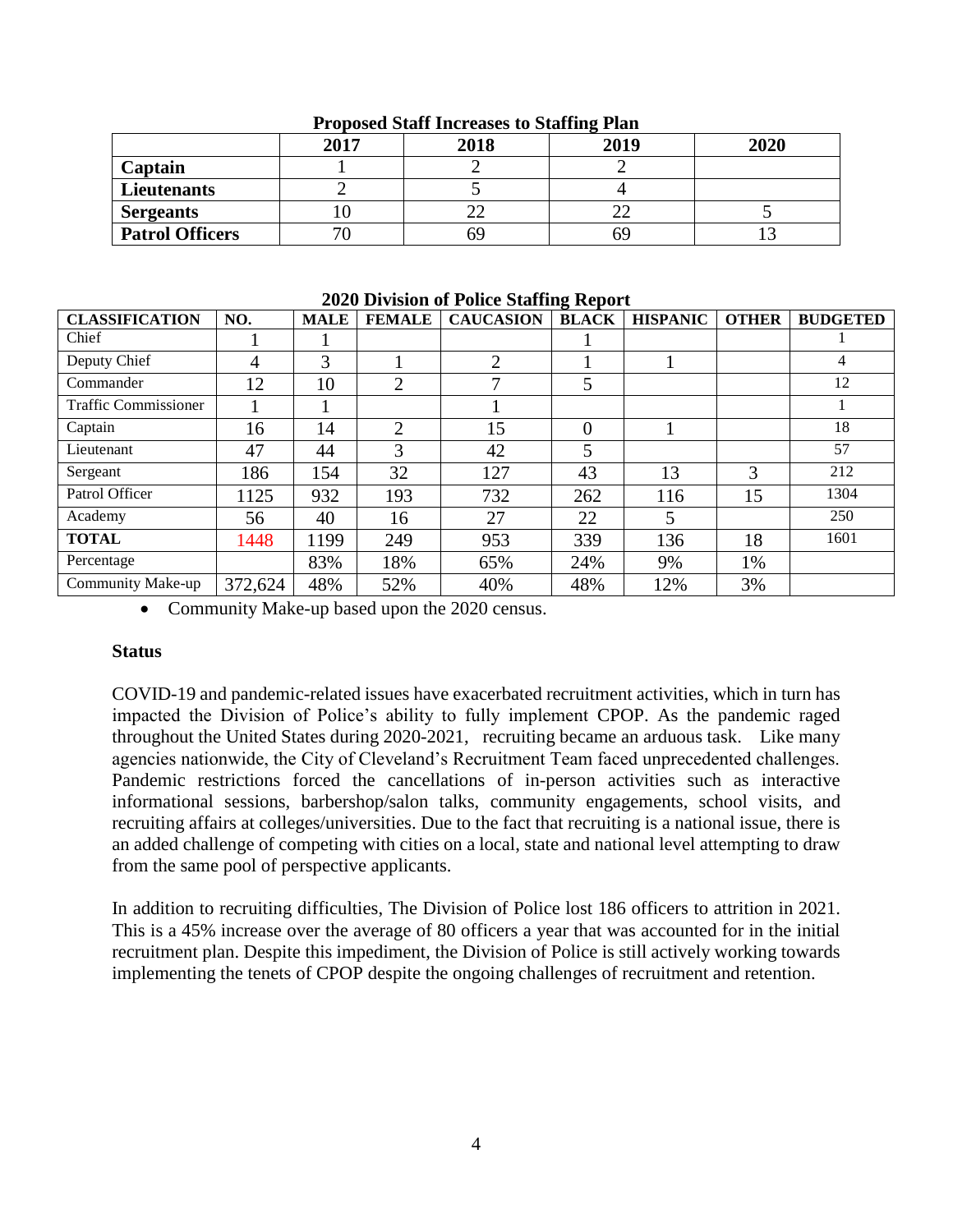II. Attract and hire a diverse group of qualified applicants from a broad cross-section of the community.

In addition to the goal of diversity within the Divisions of Police, Fire and EMS. The PSRT is working to reduce the percentage gap of women and minorities represented in the divisions to better reflect the demographics of our communities. **Status**

The PSRT continues to be negatively impacted by the COVID-19 pandemic and restrictions associated with it, but remain steadfast in our mission of connecting with potential candidates. We will continue to identify, recruit, and maintain a pool of qualified potential recruits. The creation and implementation of our "Candidate database" enables us keep candidates abreast of progress and allows us to reach out to address concerns regarding the hiring process. For individuals experiencing difficulties with the civil service test or physical agility test, the recruitment team is readily available to provide assistance and necessary support. The PSRT is committed to our goal of working towards reducing the large gap in percentage points between the Division's demographic breakdown of minorities and women and that of the Cleveland community. (See Appendix C for PSRT activities).

III. Create and maintain partnerships with community stakeholders to enhance recruitment efforts.

As we continue to navigate in the post COVID-19 pandemic world, the PSRT will continue to rely on our partnerships with community stakeholders to promote awareness of opportunities within Public Safety.

## **Accomplishments**

- The implementation of Behavioral-based interviewing assessment" continues to be a valuable tool in the hiring process. The goal of this assessment is to gain insight into the candidates' experience, skill set, knowledge, and behavior. The divisions of Fire and EMS have incorporated this method in their hiring process with success. The PRST will continue to work with the Division of Police, to assist in integrating behavioral-based interviews into their hiring process.
- In the year 2021, we started three academy classes (148<sup>th</sup>, 149th & 150<sup>th</sup>) and completed one (148<sup>th</sup>). The 149<sup>th</sup> and 150<sup>th</sup> are scheduled to be completed in 2022.
	- $\circ$  Our 148<sup>th</sup> academy class began with 66 recruits, with 27% women and 47% minorities. This class graduated 47 officers.
	- o Our 149th academy class began with 3 lateral recruits, of which 66 % were minorities.
	- $\circ$  Our 150th academy class began with 26 recruits, with 19% women and 73% minorities.
- The implementation of a new agility test was vetted and approved. The National Testing Networks' Firefighter Mile replaced the old agility test, and as a result, we had only 2 people fail the test out of 150+ applicants.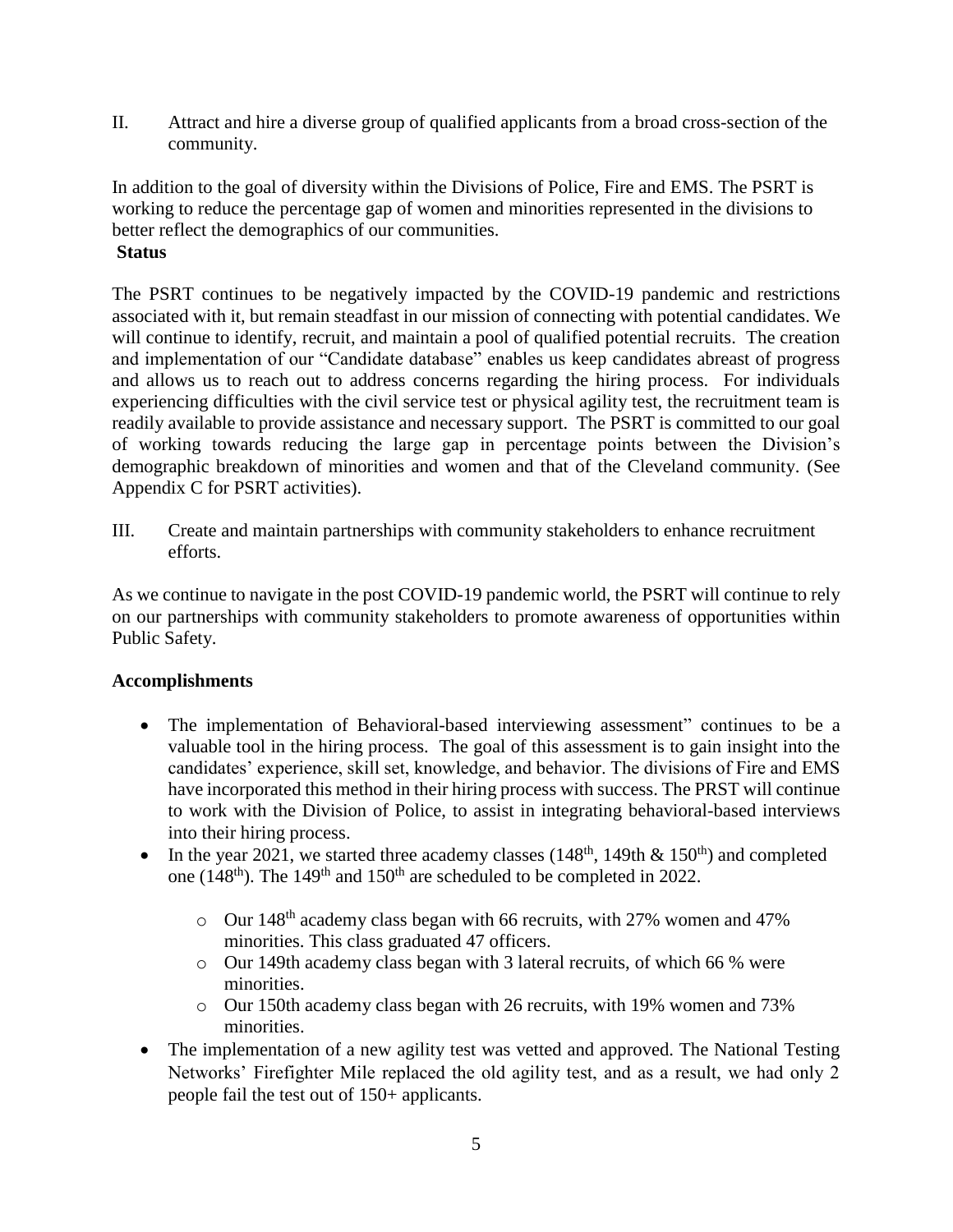- o The city provided various sizes of gear to accommodate female applicants better. They no longer had to perform the agility test in gear meant only for male firefighters.
- o Practice sessions were made mandatory for all applicants to be sure techniques needed to successfully pass the test are available to everyone with the ability to do so.

As result of these changes, eight female firefighters were hired in 2021. The Cleveland Division of Fire now has a total of nine female firefighters and PSRT will continue emphasize the need for additional women not only in this division but in all public safety forces

• In July 2021, The Division of EMS graduated five paramedics. In August, 2021, an EMT Entry Class and Paramedics Class began with 35 cadets.

## **2022 Objectives**

Recruitment activities over the past two years have relied heavily on virtual activities and social media promotion. Part of the adaptation included the use of webinars, online meetings and virtual events. It is our hope to be able to incorporate more traditional methods of recruiting that will allow our team to speak to the community in the community. Others operational changes involve the following:

- Continue to asses our recruitment processes, to include our interview and testing methods so that we are confident that we will be able to identify, recruit and hire qualified applicants who will have the requisite characteristics and skills that will serve the citizens of the City of Cleveland.
- Utilize data found in Exit Surveys to determine methods to help combat high attrition rates, especially with the Division of Police.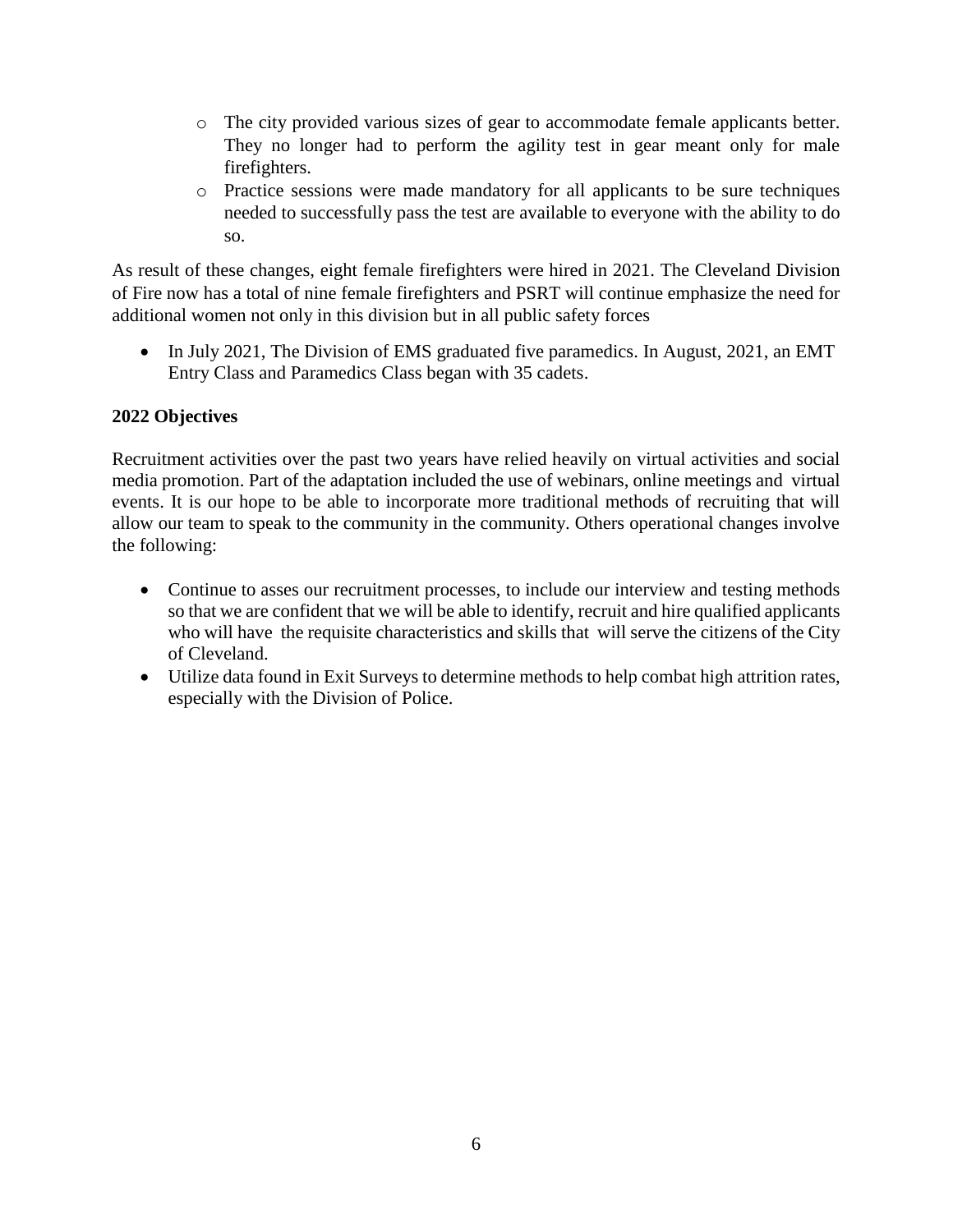### **APPENDIX A: Departures**



**Yearly Totals of Ethnicity/Race Characteristics of Departures for the Cleveland Division of Police: 2015-2021 (Department-wide analysis)**

| <b>Ethnicity</b> | 2015 | 2016 | 2017 | 2018 | 2019 | 2020 | 2021 |
|------------------|------|------|------|------|------|------|------|
| <b>Black</b>     | 34   | 30   | 27   | 30   | 4 I  | 42   | 35   |
| <b>Hispanic</b>  |      |      |      |      |      | 16   | 13   |
| White            | 44   | 64   | 51   | 69   | 65   | 92   | 133  |
| <b>Asian</b>     |      |      |      |      |      |      |      |
| <b>Other</b>     |      |      |      |      |      |      |      |
| <b>Total</b>     | 85   | 104  |      | 108  | .14  | 150  | 186  |

**Note:** The Above information is number counts only. Race/Ethnicity is currently captured simultaneously to mean the same thing, but efforts are being made to change this category in the future.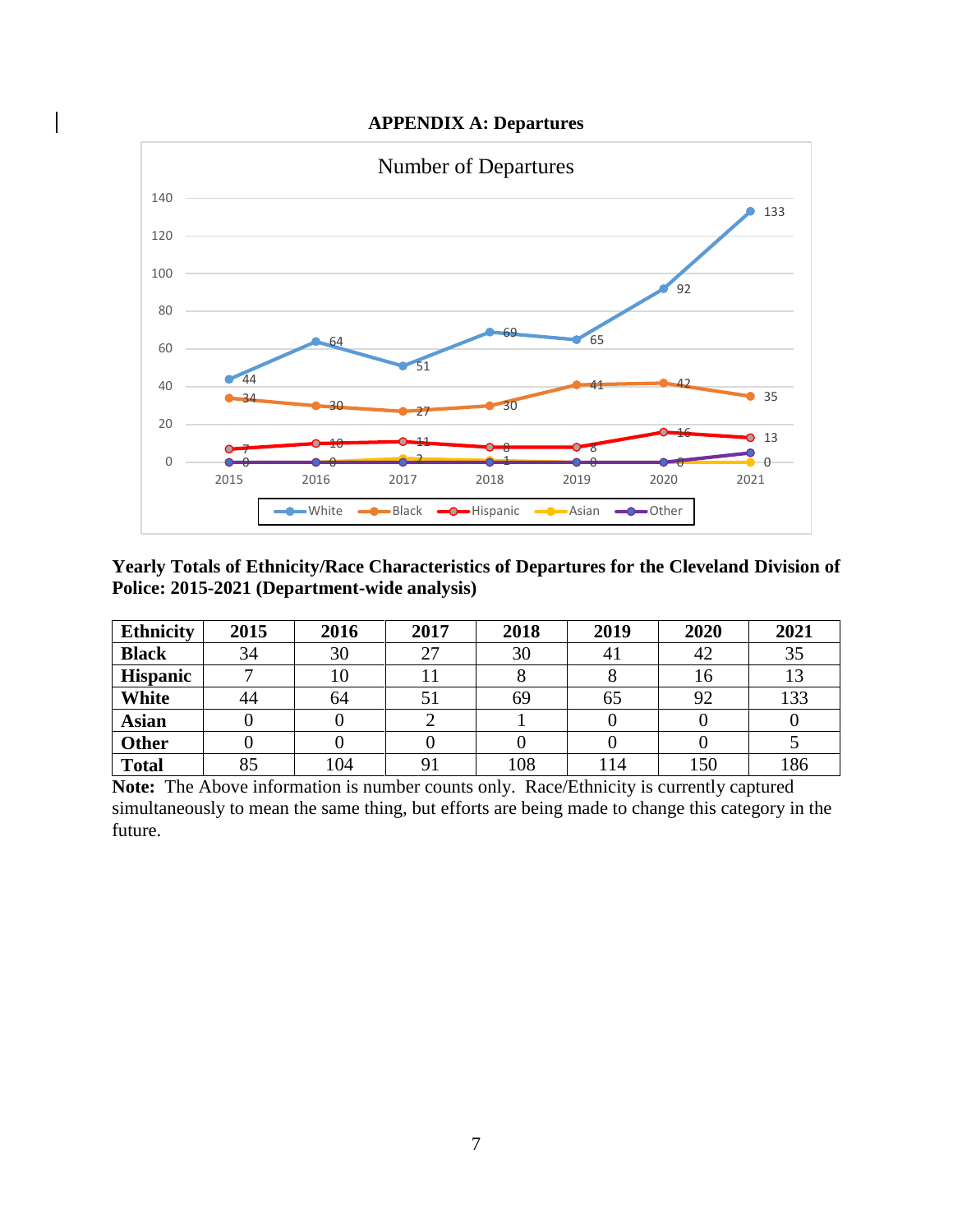| <b>Years</b>                                 | <b>Ethnicity</b> | <b>Pension</b>   | <b>Resigned</b>  | <b>Termination</b>      | <b>Transfer</b>         | <b>Deceased</b>         | <b>Totals</b>    |  |  |  |  |
|----------------------------------------------|------------------|------------------|------------------|-------------------------|-------------------------|-------------------------|------------------|--|--|--|--|
|                                              |                  |                  |                  |                         |                         |                         |                  |  |  |  |  |
|                                              | <b>Black</b>     | 27               | 6                | $\mathbf{1}$            | $\boldsymbol{0}$        | $\boldsymbol{0}$        | 34               |  |  |  |  |
|                                              | Hispanic         | 3                | $\overline{4}$   | $\boldsymbol{0}$        | $\boldsymbol{0}$        | $\boldsymbol{0}$        | $\tau$           |  |  |  |  |
| 2015<br>2016<br>2017<br>2018<br>2019<br>2020 | White            | 34               | 9                | $\mathbf{1}$            | $\boldsymbol{0}$        | $\overline{0}$          | 44               |  |  |  |  |
|                                              | Asian            | $\boldsymbol{0}$ | $\overline{0}$   | $\boldsymbol{0}$        | $\boldsymbol{0}$        | $\boldsymbol{0}$        | $\boldsymbol{0}$ |  |  |  |  |
|                                              | <b>Totals</b>    | 64               | 19               | $\overline{2}$          | $\boldsymbol{0}$        | $\bf{0}$                | 85               |  |  |  |  |
|                                              |                  |                  |                  |                         |                         |                         |                  |  |  |  |  |
|                                              | <b>Black</b>     | 24               | 5                | $\mathbf{1}$            | $\boldsymbol{0}$        | $\boldsymbol{0}$        | 30               |  |  |  |  |
|                                              | Hispanic         | 6                | $\overline{3}$   | $\mathbf{1}$            | $\boldsymbol{0}$        | $\boldsymbol{0}$        | 10               |  |  |  |  |
|                                              | White            | 43               | 16               | 5                       | $\boldsymbol{0}$        | $\boldsymbol{0}$        | 64               |  |  |  |  |
|                                              | Asian            | $\boldsymbol{0}$ | $\boldsymbol{0}$ | $\boldsymbol{0}$        | $\boldsymbol{0}$        | $\boldsymbol{0}$        | $\boldsymbol{0}$ |  |  |  |  |
|                                              | <b>Totals</b>    | 73               | 24               | $\overline{7}$          | $\boldsymbol{0}$        | $\boldsymbol{0}$        | 104              |  |  |  |  |
|                                              |                  |                  |                  |                         |                         |                         |                  |  |  |  |  |
|                                              | <b>Black</b>     | 20               | $\mathfrak s$    | $\mathbf{1}$            | $\boldsymbol{0}$        | $\mathbf{1}$            | 27               |  |  |  |  |
|                                              | Hispanic         | 8                | $\overline{3}$   | $\overline{0}$          | $\boldsymbol{0}$        | $\overline{0}$          | 11               |  |  |  |  |
|                                              | White            | 33               | 14               | $\overline{2}$          | $\boldsymbol{0}$        | $\overline{2}$          | 51               |  |  |  |  |
|                                              | Asian            | $\boldsymbol{0}$ | $\overline{2}$   | $\boldsymbol{0}$        | $\boldsymbol{0}$        | $\boldsymbol{0}$        | $\overline{2}$   |  |  |  |  |
|                                              | <b>Totals</b>    | 61               | 24               | $\overline{\mathbf{3}}$ | $\boldsymbol{0}$        | $\overline{\mathbf{3}}$ | 91               |  |  |  |  |
|                                              |                  |                  |                  |                         |                         |                         |                  |  |  |  |  |
|                                              | <b>Black</b>     | 14               | 6                | 10                      | $\boldsymbol{0}$        | $\boldsymbol{0}$        | 30               |  |  |  |  |
|                                              | Hispanic         | 5                | $\overline{3}$   | $\boldsymbol{0}$        | $\boldsymbol{0}$        | $\boldsymbol{0}$        | 8                |  |  |  |  |
|                                              | White            | 27               | 32               | 6                       | $\overline{4}$          | $\boldsymbol{0}$        | 69               |  |  |  |  |
|                                              | Asian            | $\mathbf{1}$     | $\overline{0}$   | $\overline{0}$          | $\boldsymbol{0}$        | $\boldsymbol{0}$        | $\mathbf{1}$     |  |  |  |  |
|                                              | <b>Totals</b>    | 47               | 41               | 16                      | $\overline{\mathbf{4}}$ | $\boldsymbol{0}$        | 108              |  |  |  |  |
|                                              |                  |                  |                  |                         |                         |                         |                  |  |  |  |  |
|                                              | <b>Black</b>     | 20               | 19               | $\mathbf{2}$            | $\boldsymbol{0}$        | $\boldsymbol{0}$        | 41               |  |  |  |  |
|                                              | Hispanic         | 3                | 5                | $\boldsymbol{0}$        | $\boldsymbol{0}$        | $\boldsymbol{0}$        | 8                |  |  |  |  |
|                                              | White            | 38               | 25               | $\mathbf{1}$            | $\boldsymbol{0}$        | $\mathbf{1}$            | 65               |  |  |  |  |
|                                              | Asian            | $\boldsymbol{0}$ | $\boldsymbol{0}$ | $\boldsymbol{0}$        | $\boldsymbol{0}$        | $\boldsymbol{0}$        | $\boldsymbol{0}$ |  |  |  |  |
|                                              | <b>Totals</b>    | 61               | 49               | $\overline{\mathbf{3}}$ | $\boldsymbol{0}$        | $\mathbf{1}$            | 114              |  |  |  |  |
|                                              |                  |                  |                  |                         |                         |                         |                  |  |  |  |  |
|                                              | <b>Black</b>     | 29               | 12               | $\mathbf{1}$            | $\boldsymbol{0}$        | $\boldsymbol{0}$        | 42               |  |  |  |  |
|                                              | Hispanic         | $\tau$           | $\overline{7}$   | $\mathbf{1}$            | $\boldsymbol{0}$        | $\mathbf{1}$            | 16               |  |  |  |  |
|                                              | White            | 54               | 31               | $\overline{4}$          | $\boldsymbol{0}$        | $\overline{3}$          | 92               |  |  |  |  |
|                                              | Asian            | $\overline{0}$   | $\overline{0}$   | $\boldsymbol{0}$        | $\boldsymbol{0}$        | $\boldsymbol{0}$        | $\overline{0}$   |  |  |  |  |
|                                              | <b>Totals</b>    | 90               | 50               | 6                       | $\boldsymbol{0}$        | $\overline{\mathbf{4}}$ | 150              |  |  |  |  |
|                                              |                  |                  |                  |                         |                         |                         |                  |  |  |  |  |
|                                              |                  |                  |                  |                         |                         |                         |                  |  |  |  |  |

#### **Cross Relationships between Departures and Ethnicity/Race for the Cleveland Division of Police: 2015-2021 (Department-wide analysis)**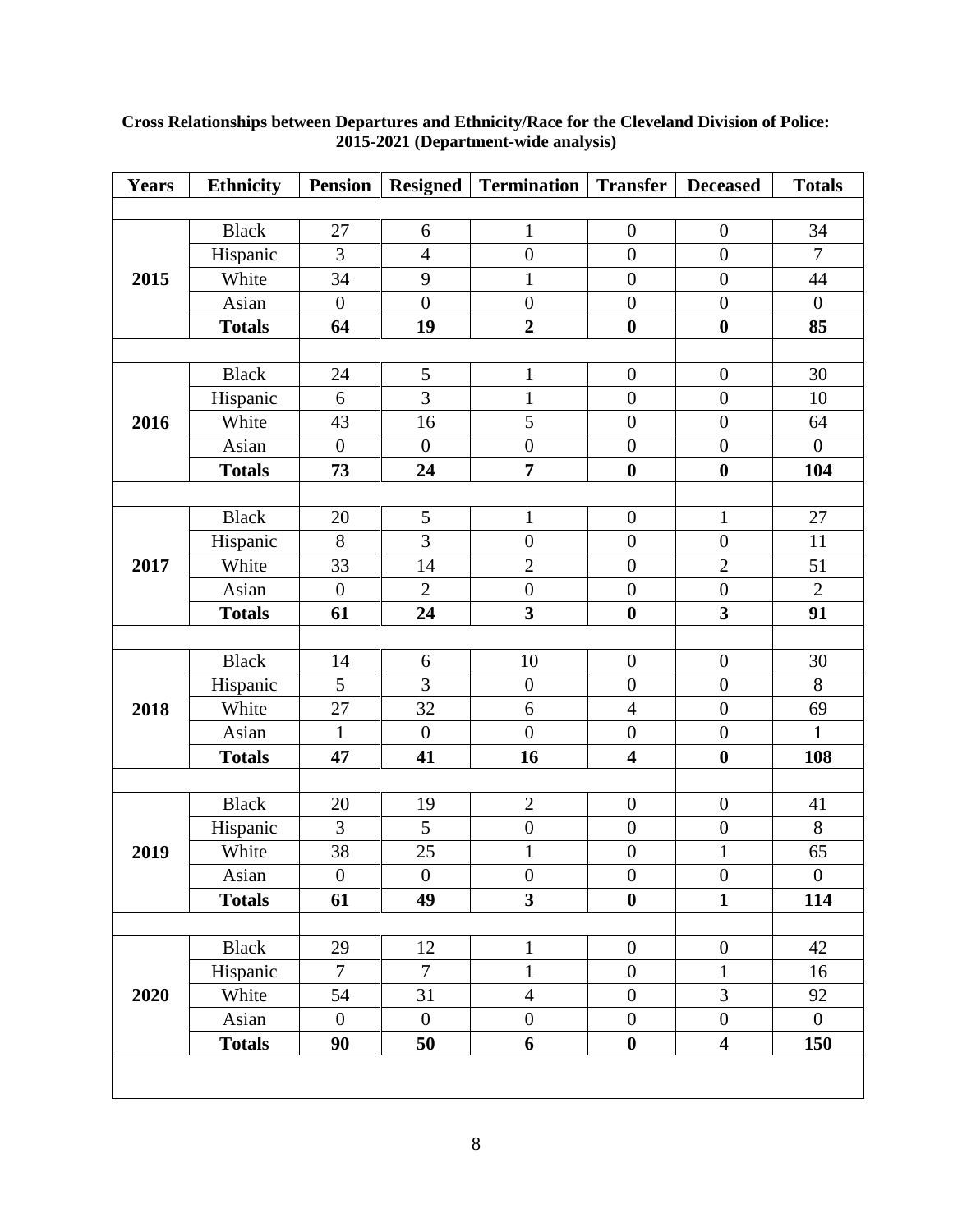|      | Other         |    |                |    |  |     |
|------|---------------|----|----------------|----|--|-----|
|      | <b>Black</b>  | 19 | $\overline{1}$ |    |  | 35  |
| 2021 | Hispanic      | −  |                |    |  |     |
|      | White         | 64 | 58             |    |  | 133 |
|      | Asian         |    |                |    |  |     |
|      | <b>Totals</b> | 93 | 77             | 13 |  | 186 |

## **APPENDIX B**

## **2021 Division of Police Staffing Report**

| <b>CLASSIFICATION</b>       | NO.     | <b>MALE</b> | <b>FEMALE</b>  | <b>CAUCASION</b> | <b>BLACK</b> | <b>HISPANIC</b> | <b>OTHER</b> | <b>BUDGETED</b> |
|-----------------------------|---------|-------------|----------------|------------------|--------------|-----------------|--------------|-----------------|
| Chief                       |         |             |                |                  |              |                 |              |                 |
| Deputy Chief                | 4       | 3           |                | 2                |              |                 |              | 4               |
| Commander                   | 12      | 10          | $\overline{2}$ | ⇁                | 5            |                 |              | 12              |
| <b>Traffic Commissioner</b> |         |             |                |                  |              |                 |              |                 |
| Captain                     | 16      | 14          | $\overline{2}$ | 15               | 0            |                 |              | 18              |
| Lieutenant                  | 47      | 44          | 3              | 42               |              |                 |              | 57              |
| Sergeant                    | 186     | 154         | 32             | 127              | 43           | 13              | 3            | 212             |
| Patrol Officer              | 1125    | 932         | 193            | 732              | 262          | 116             | 15           | 1304            |
| Academy                     | 56      | 40          | 16             | 27               | 22           | 5               |              | 250             |
| <b>TOTAL</b>                | 1448    | 1199        | 249            | 953              | 339          | 136             | 18           | 1601            |
| Percentage                  |         | 83%         | 18%            | 65%              | 24%          | 9%              | 1%           |                 |
| <b>Community Make-up</b>    | 372,624 | 48%         | 52%            | 40%              | 48%          | 12%             | 3%           |                 |

## **2021 Division of Fire Staffing Report**

|                         |                | WM       | <b>BM</b> | HM             | OM | WF             | <b>BF</b>      | HF               | OF             |
|-------------------------|----------------|----------|-----------|----------------|----|----------------|----------------|------------------|----------------|
| <b>Chief</b>            |                | $\theta$ |           |                | 0  | $\overline{0}$ | $\theta$       | $\Omega$         | $\theta$       |
| <b>Assistant Chief</b>  | 6              | 3        |           | $\overline{2}$ | 0  | 0              | $\theta$       | 0                | $\overline{0}$ |
| <b>Battalion Chiefs</b> | 25             | 23       |           |                | 0  | $\Omega$       | $\overline{0}$ | $\left( \right)$ | 0              |
| <b>Captains</b>         | 57             | 47       | 9         |                | 0  | $\overline{0}$ | $\theta$       | $\Omega$         | 0              |
| <b>Lieutenants</b>      | 160            | 122      | 28        | 11             | 0  | $\overline{0}$ | $\theta$       | 0                | $\Omega$       |
| <b>FGF</b>              | 399            | 300      | 61        | 35             | ⌒  |                | $\Omega$       | $\Omega$         | $\overline{0}$ |
| 4GF                     | 84             | 57       | $\Omega$  | 10             |    | 6              | $\overline{2}$ | $\Omega$         | $\theta$       |
| 3GF                     | $\overline{0}$ | $\theta$ | $\theta$  | 0              | 0  | $\overline{0}$ | $\Omega$       | $\Omega$         | $\theta$       |
| 2GF                     | 21             | 19       | 8         | $\overline{2}$ | 0  |                | $\theta$       | $\Omega$         | $\theta$       |
| <b>Cadets</b>           | $\overline{0}$ | $\Omega$ | $\theta$  | $\theta$       | 0  | $\Omega$       | $\Omega$       | $\Omega$         | $\theta$       |
| <b>Total</b>            | 753            | 571      | 108       | 63             | 3  | ┑              | $\overline{2}$ | $\left( \right)$ | 0              |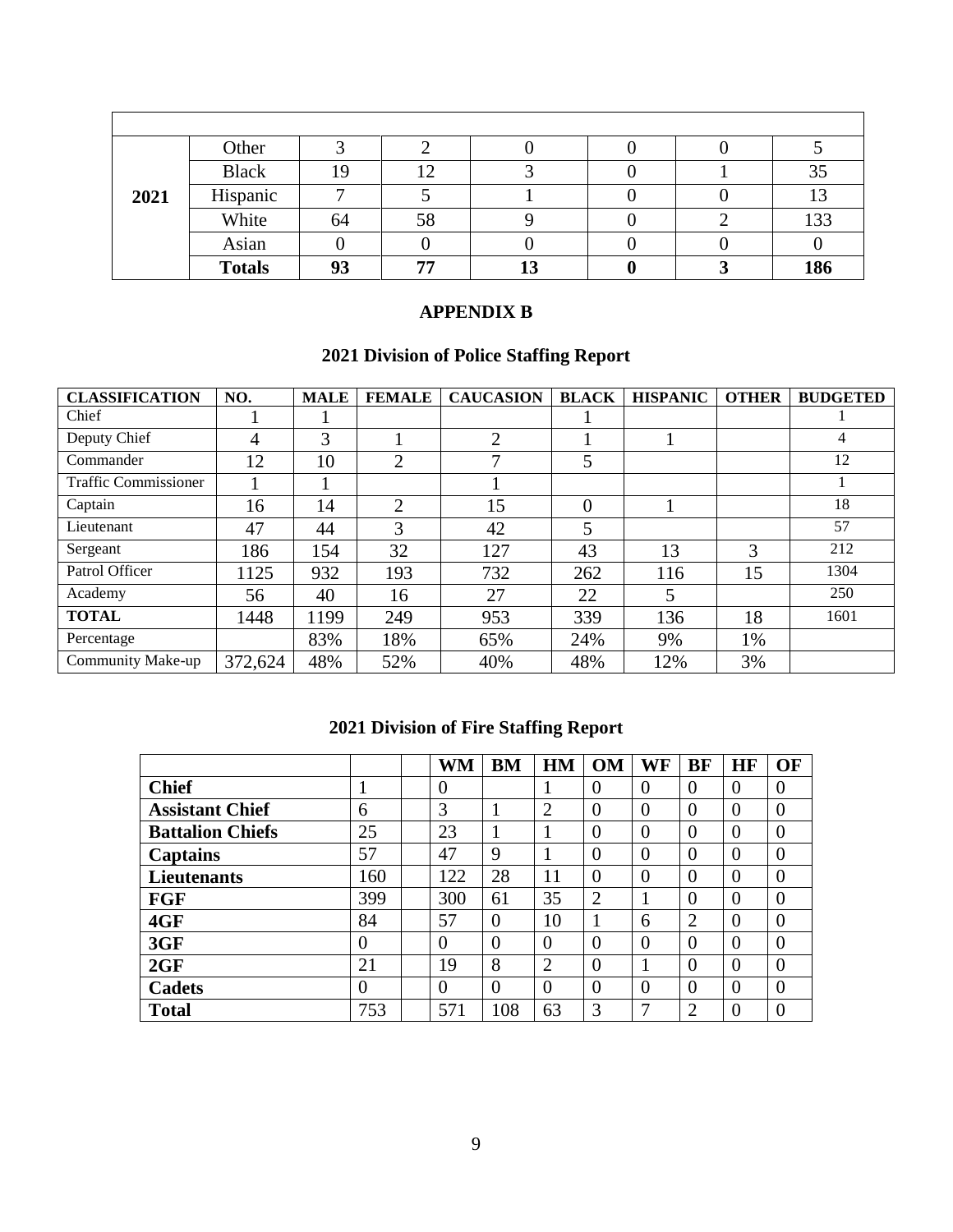## **2021 Division of EMS Staffing Report**

|        | African-<br>American |     | Asian |       | Caucasian |     | Hispanic |       | Other |       | Total |      |
|--------|----------------------|-----|-------|-------|-----------|-----|----------|-------|-------|-------|-------|------|
| Female |                      | 20% |       | $0\%$ |           | 20% |          | $0\%$ |       | $0\%$ |       | 40%  |
| Male   |                      | 0%  |       | 20%   |           | 40% |          | $0\%$ |       | $0\%$ |       | 60%  |
| Total  |                      | 20% |       | 20%   | J.        | 60% |          | $0\%$ |       | $0\%$ |       | 100% |

#### Executive Staff {1 Commissioner - 1 Admin Manager - 1 Sr. Personnel Assistant – 2 EMT-Supervisor}

#### Captains {EMT-Supervisors}

| .      | .                    |     |       |       |                |     |          |       |          |       |       |      |
|--------|----------------------|-----|-------|-------|----------------|-----|----------|-------|----------|-------|-------|------|
|        | African-<br>American |     | Asian |       | Caucasian      |     | Hispanic |       | Other    |       | Total |      |
|        |                      |     |       |       |                |     |          |       |          |       |       |      |
| Female | 2                    | 13% | 0     | $0\%$ | $\overline{2}$ | 13% |          | $0\%$ | $\Omega$ | $0\%$ | 4     | 25%  |
| Male   | 5                    | 31% | O     | $0\%$ | 8              | 44% |          | $0\%$ | 0        | $0\%$ | 13    | 75%  |
| Total  | −                    | 44% |       | $0\%$ | 10             | 56% |          | $0\%$ | $\Omega$ | $0\%$ | 17    | 100% |
|        | African-             |     | Asian |       | Caucasian      |     | Hispanic |       | Other    |       | Total |      |
|        | American             |     |       |       |                |     |          |       |          |       |       |      |
| Female | 46                   | 16% |       | $1\%$ | 52             | 18% | 6        | 2%    | 4        | $1\%$ | 110   | 38%  |
| Male   | 33                   | 12% |       | $1\%$ | 134            | 45% | 8        | 3%    | 5        | 2%    | 182   | 62%  |
| Total  | 79                   | 28% |       | $1\%$ | ، 86           | 63% | 14       | 5%    | 9        | 3%    | 292   | 100% |

#### Sergeants (Crew Chiefs / Coordinators) {23 EMTs/Paramedics – 8 EMDs}

|        | African- |     | Asian | $\cdots$ | Caucasian |     | Hispanic |       | Other    |       | Total |      |
|--------|----------|-----|-------|----------|-----------|-----|----------|-------|----------|-------|-------|------|
|        | American |     |       |          |           |     |          |       |          |       |       |      |
| Female |          | 22% |       | $0\%$    | 6         | 19% | 3        | 10%   |          | 3%    | 17    | 58%  |
| Male   | دت       | 10% |       | $0\%$    | 10        | 32% |          | 3%    | O        | $0\%$ | 14    | 45%  |
| Total  | 10       | 32% |       | 0%       | 16        | 51% | 4        | 13%   |          | 3%    | 31    | 100% |
|        | African- |     | Asian |          | Caucasian |     | Hispanic |       | Other    |       | Total |      |
|        | American |     |       |          |           |     |          |       |          |       |       |      |
| Female | 15       | 8%  |       | .5%      | 31        | 18% | 3        | $1\%$ | $\Omega$ | $\%$  | 50    | 298% |
| Male   | 21       | 12% |       | .5%      | 100       | 54% | 6        | 3%    | 5        | 2%    | 133   | 72%  |
| Total  | 36       | 20% |       | $1\%$    | 131       | 72% | 9        | 4%    | 5        | 2%    | 183   | 100% |

#### Paramedics / Emergency Medical Technicians

|        | African- |        | Asıan |     | Caucasian     |     | Hispanic |    | Other |      | Total |      |
|--------|----------|--------|-------|-----|---------------|-----|----------|----|-------|------|-------|------|
|        | American |        |       |     |               |     |          |    |       |      |       |      |
| Female | 15       | 8%     |       | .5% | $\sim$<br>. പ | 8%، |          | 1% |       | $\%$ | 50    | 298% |
| Male   | 41       | $12\%$ |       | .5% | 100           | 54% |          | 3% | ື     | 2%   | 133   | 72%  |
| Total  | 36       | 20%    |       | 1%  | 131           | 72% |          | 4% | ◡     | 2%   | 183   | 100% |

#### Emergency Medical Dispatchers {EMDs}

|        | African- |     | Asıan |    | Caucasian |     | Hispanic |    | Other |    | Total |      |
|--------|----------|-----|-------|----|-----------|-----|----------|----|-------|----|-------|------|
|        | American |     |       |    |           |     |          |    |       |    |       |      |
| Female | າຕ<br>⊥ບ | 56% |       | 4% |           | 24% |          |    |       | 4% | 21    | 88%  |
| Male   |          | 4%  |       | 0% |           | 4%  |          | 4% |       | 0% |       | 12%  |
| Total  | 14       | 60% |       | 4% | −         | 28% |          | 4% |       | 4% | 24    | 100% |

#### *Emergency Medical Technician Trainees 2021-2 (8.2.2021/10.4.2021)*

|        | African-              |     | Asian |      | Caucasian |     | Hispani |      | Other |      | Total |      |
|--------|-----------------------|-----|-------|------|-----------|-----|---------|------|-------|------|-------|------|
|        | American              |     |       |      |           |     |         |      |       |      |       |      |
| Female | o                     | 30% |       | $\%$ | U         | 13% | ັ       | $\%$ | ∼     | 6%   | 16    | 50%  |
| Male   | ັ                     | 7%  |       | $\%$ | 13        | 33% | ັ       | $\%$ |       | $\%$ | 16    | 50%  |
| Total  | $\mathbf{1}$<br>1 1 1 | 47% |       | $\%$ | 19        | 47% |         | $\%$ | ∼     | 6%   | 32%   | 100% |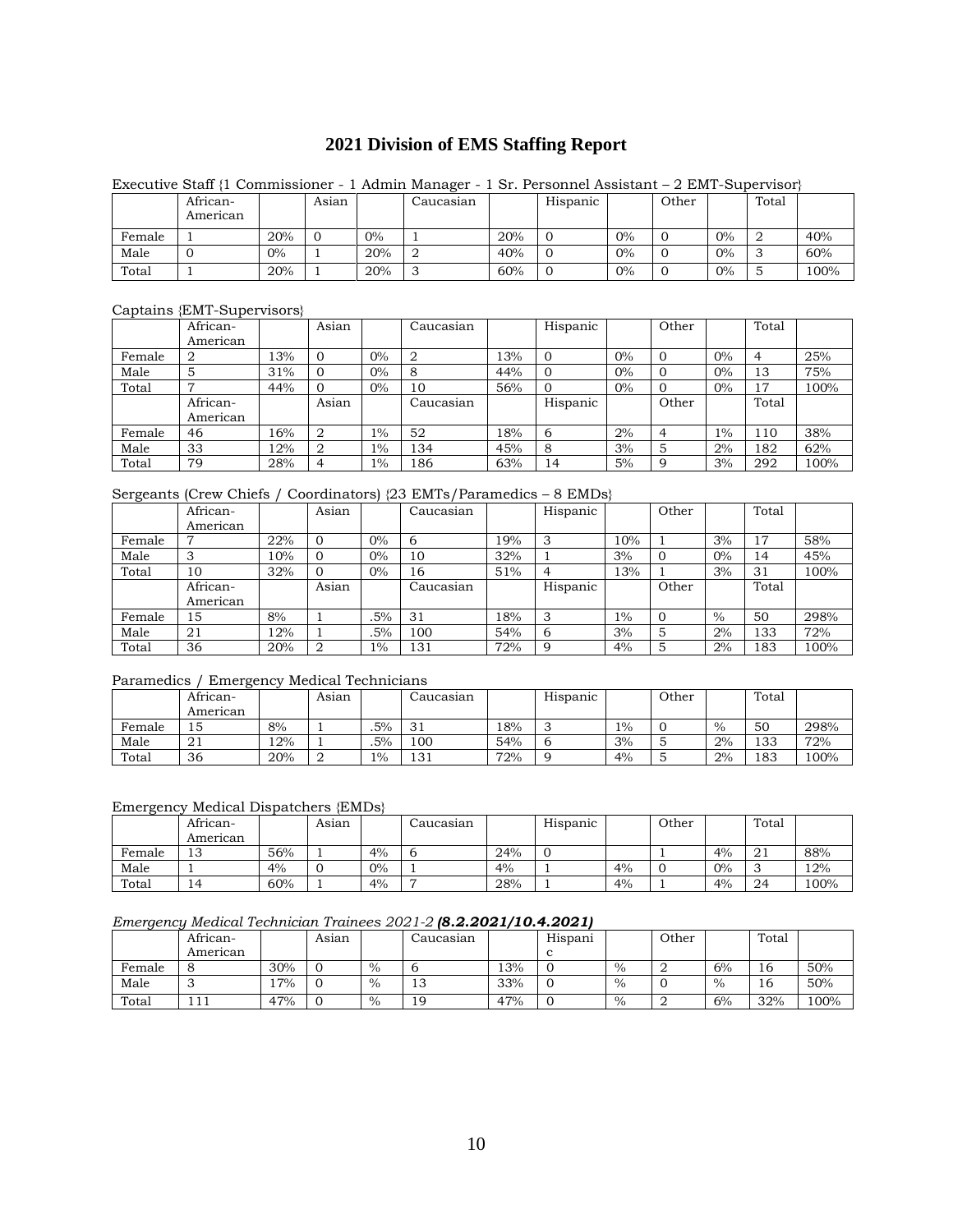## **APPENDIX C: Recruitment Activities**

January 2021

- 1. Public Safety Staff Meeting
- 2. Consent Decree Compliance Meeting
- 3. Public Safety Staff Meeting
- 4. 3<sup>rd</sup> District and Community Relations Safety Meeting
- 5. Recruitment Updates Meeting
- 6. The Ohio State University Virtual Career Fair

February 2021

- 1. Public Safety Staff Meeting
- 2. Ohio Northern University Virtual Career Fair
- 3. Recruitment Updates Meeting
- 4. University of Akron Virtual Career Fair
- 5. Consent Decree Compliance Meeting
- 6. Bowling Green State University Career Fair
- 7. 3rd District and Community Relations Safety Meeting
- 8. University of Toledo Criminal Justice & Public Service Virtual Fair
- 9. Recruitment Updates Meeting
- 10.Kent State University Virtual Career Fair

March 2021

- 1. Recruitment & Guardians Meeting
- 2. Public Safety Staff Meeting
- 3. University of Cincinnati Virtual Career Fair
- 4. Recruitment Updates Meeting
- 5. Central State University Virtual Career Fair
- 6. Consent Decree Compliance Meeting
- 7. Public Safety Staff Meeting
- 8. 3<sup>rd</sup> District and Community Relations Safety Meeting
- 9. Bethune-Cookman University Virtual Career Fair
- 10.Recruitment Updates Meeting
- 11.SWAG Virtual Information Session
- 12. 1,000 Tie Event Wade Park Elementary School
- 13.Public Safety Recruitment Team
- 14.E For Me Opportunity Virtual Fair
- 15.Public Safety Staff Meeting
- 16.Indiana State University Virtual Career Fair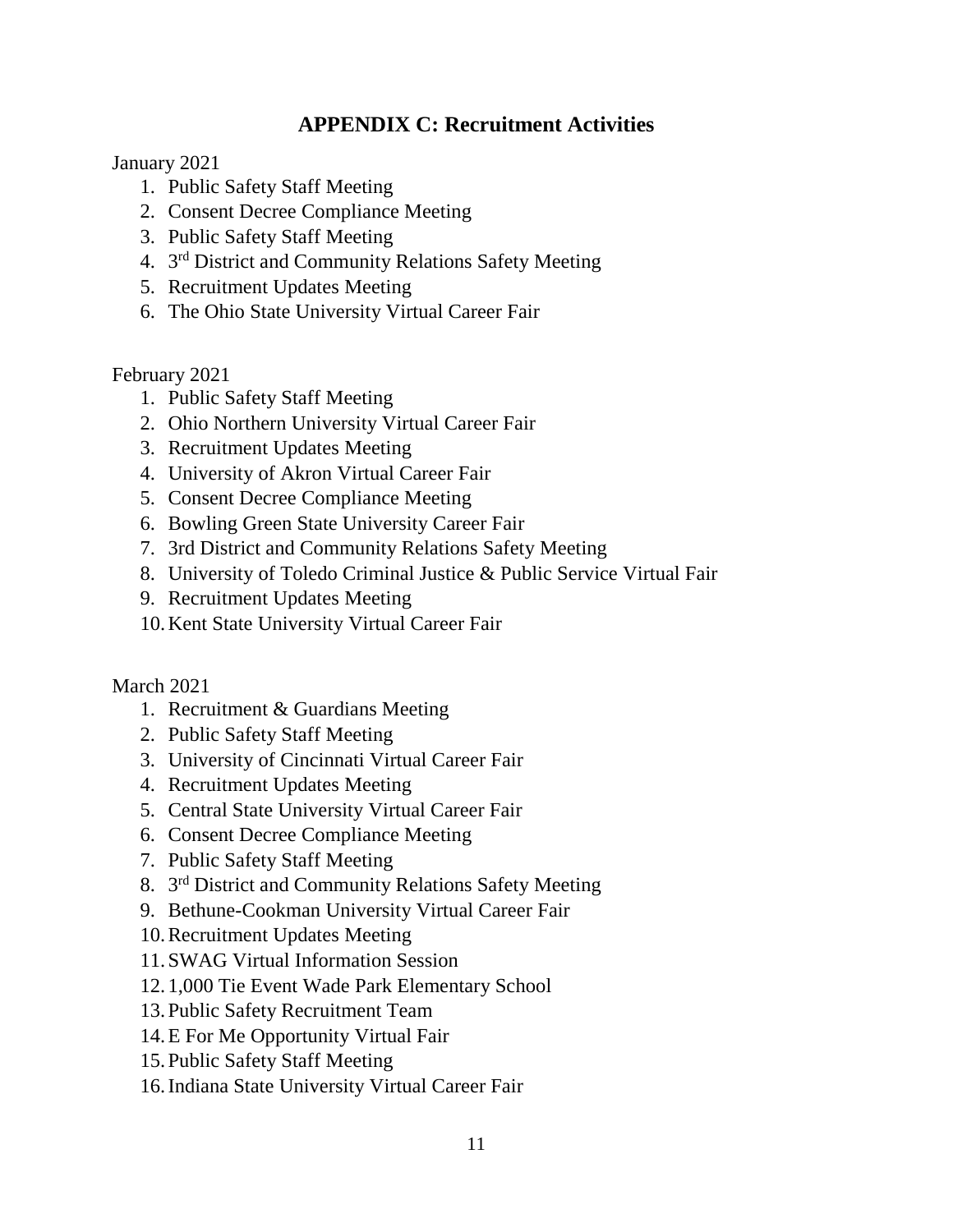## April 2021

- 1. Public Safety Recruitment Team Meeting w/ Councilman Slife
- 2. Recruitment Updates Meeting
- 3. Public Safety Recruitment Meeting w/ Councilwomen Santana & Spencer
- 4. Eastern Michigan University Virtual Career Fair
- 5. 1,000 Tie Event Garret Morgan High School
- 6. Public Safety Staff Meeting
- 7. Stark State University Virtual Career Fair
- 8. Consent Decree Compliance Meeting
- 9. Recruitment Updates Meeting
- 10. 3 rd District and Community Relations Safety Meeting
- 11.Public Safety Staff Meeting
- 12.Information Session @ Lakeland Community College
- 13.NFL Draft Recruitment Table @ Progressive Field
- 14.NFL Draft Recruitment Table @ Progressive Field

May 2021

- 1. NFL Draft Recruitment Table @ Progressive Field
- 2. Public Safety Hiring Process Committee Meeting
- 3. Recruitment Updates Meeting
- 4. OSP Community Fair  $\omega$  W. 150<sup>th</sup> St. & Lorain Rd.
- 5. Public Safety Staff Meeting
- 6. Consent Decree Compliance Meeting
- 7. Public Safety Hiring Process Committee Meeting
- 8. Browns Uniting Neighbors Initiative w/ Coach Stefanski @Zelma George Rec
- 9. 3<sup>rd</sup> District and Community Relations Safety Meeting
- 10.Information Session @ 2nd District Police Station
- 11.Information Session @ 3rd District Police Station
- 12.Information Session @ 1st District Police Station
- 13.Public Safety Staff Meeting
- 14. Information Session  $\omega$  4<sup>th</sup> District Police Station
- 15.Information Session @ 5th District Police Station
- 16.Public Safety Hiring Process Committee Meeting
- 17.Recruitment Updates Meeting

June 2021

- 1. OSP Community Event @Dave's Supermarket 3536 Ridge Rd
- 2. Public Safety Staff Meeting
- 3. Consent Decree Compliance Meeting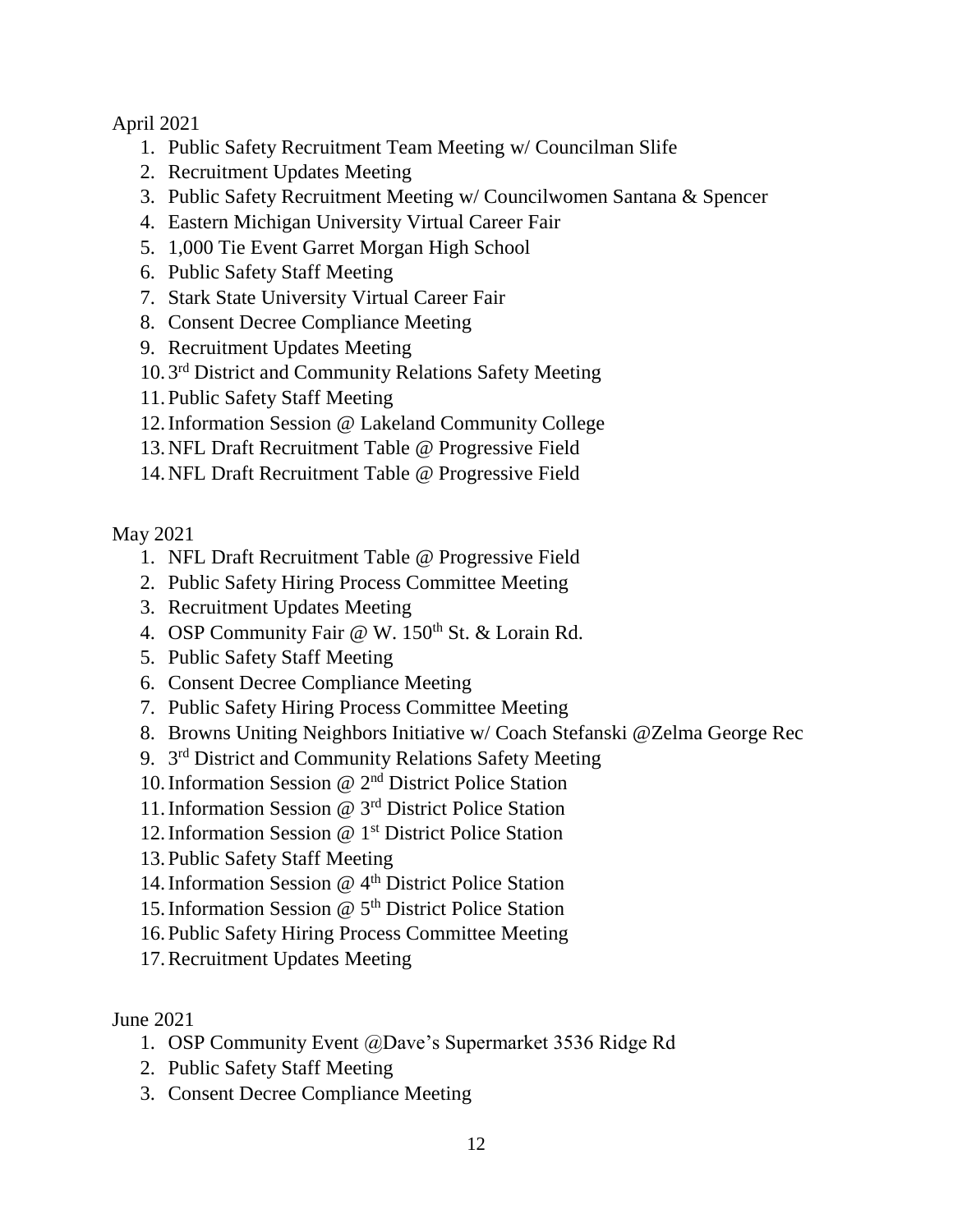- 4. Public Safety Hiring Process Committee Meeting
- 5. Recruitment Updates Meeting
- 6. Recruitment Event Job Fair @ St. Francis School
- 7. 3<sup>rd</sup> District and Community Relations Safety Meeting
- 8. Public Safety Staff Meeting
- 9. Public Safety Hiring Process Committee Meeting
- 10.Recruitment Updates Meeting

## July 2021

- 1. Public Safety Staff Meeting
- 2. 4<sup>th</sup> District Safety Fair @ Lee Rd Plaza
- 3. Public Safety Hiring Process Committee Meeting
- 4. Recruitment Updates Meeting
- 5. Consent Decree Compliance Meeting
- 6. Public Safety Staff Meeting
- 7. 3<sup>rd</sup> District and Community Relations Safety
- 8. Informational Session @Cudell Rec Center
- 9. Informational Session @Estabrook Rec Center
- 10.Informational Session @Zelma George Rec Center

## August 2021

- 1. Public Safety Staff Meeting
- 2. Mayor's Night Out @Kerruish Park
- 3. Informational Session @Collinwood Rec Center
- 4. C.O.P.E Health Walk & Art Exhibit E.39<sup>th</sup> St.
- 5. Informational Session @Fairfax Rec Center
- 6. Public Safety Hiring Process Committee Meeting
- 7. Recruitment Updates Meeting
- 8. Consent Decree Compliance Meeting
- 9. Firefighter Hiring Event @Harvard Community Services Center
- 10. Jobs Jazz & Coffee with a Cop @Cold Brew E.105<sup>th</sup> St.
- 11. 3 rd District Safety Fair 2335 E.82nd St.
- 12.Public Safety Staff Meeting
- 13.Jobs Jazz & Coffee with a Cop @Unbar Café
- 14.Public Safety Hiring Process Committee Meeting
- 15.Recruitment Updates Meeting
- 16.Public Safety Staff Meeting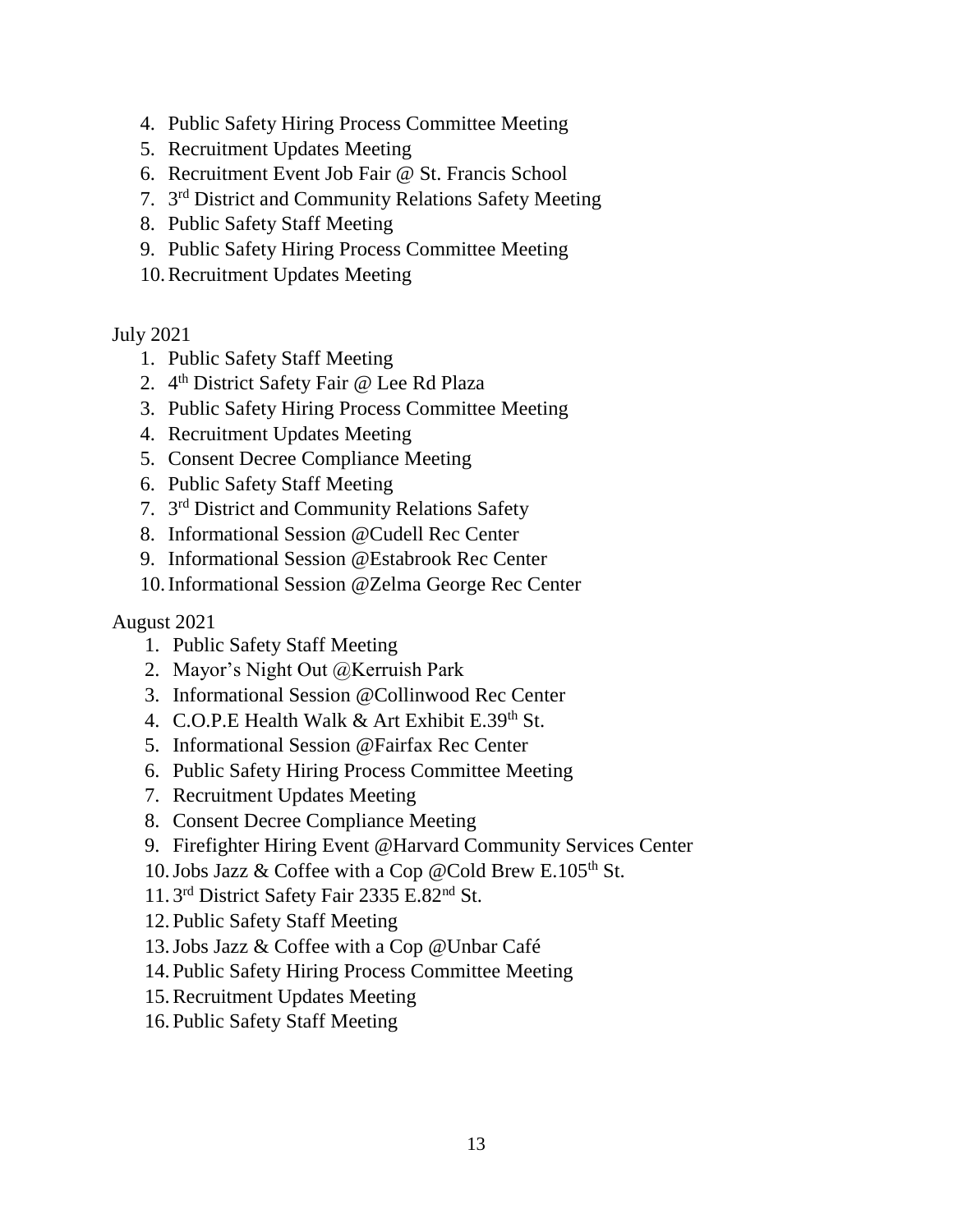September 2021

- 1. Harvard Square Ward Event @Gawron Park
- 2. Harvard Square Ward Event @Gawron Park
- 3. Public Safety Hiring Process Committee Meeting
- 4. Recruitment Updates Meeting
- 5. Consent Decree Compliance Meeting
- 6. Don Ripepi Memorial Concert @Nautica Parking Lot (Recruitment Table)
- 7. 6<sup>th</sup> Annual Grandparents Family Day & Resource Fair @ Luke Easter Park
- 8. University of Dayton Career Fair
- 9. Public Safety Staff Meeting
- 10.Agility Test Lateral Proctoring @ Tri-C West
- 11. Public Safety Hiring Process Committee Meeting
- 12.Recruitment Updates Meeting
- 11.Youngstown State Career Fair
- 12.Ward One Resource Fair
- 13.Ohio Wesleyan Career Fair
- 14.Sickle Cell Awareness Day @Zelma George Rec Center
- 15.Informational Session @Michael J. Zone Rec Center
- 16.Public Safety Staff Meeting
- 17.Informational Session @Collinwood Rec Center

## October 2021

- 1. Festival De La Calle 33 @San Lorenzo Club 3121 W.33rd St.
- 2. Public Safety Hiring Process Committee Meeting
- 3. Recruitment Updates Meeting
- 4. Informational Session @Gunning Rec Center
- 5. Bowling Green University Career Fair
- 6. Central State University Career Fair
- 7. Paramedic Planning Training via WebEx
- 8. Informational Session @Thurgood Marshall Rec Center
- 9. Public Safety Staff Meeting
- 10.Informational Session @Michael J. Zone Rec Center
- 11.University of Akron Career Fair
- 12.Consent Decree Compliance Meeting
- 13.AmeriCorps Job & Resource Fair @Stella Walsh
- 14.Informational Session @Thurgood Marshall Rec Center
- 15.Community Engagement / Resource Event Word Church / Downtown
- 16.Public Safety Hiring Process Committee Meeting
- 17.Recruitment Updates Meeting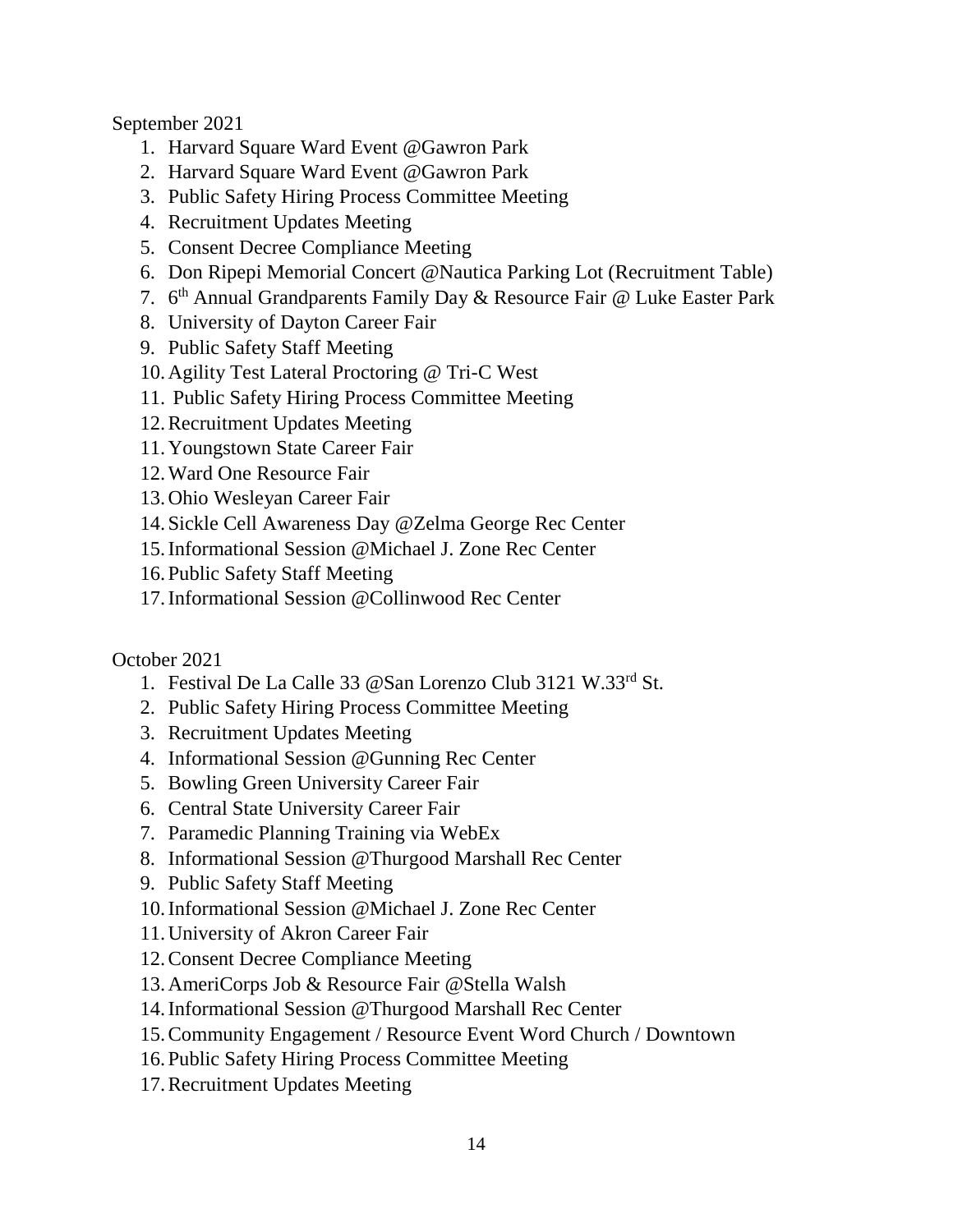- 18.Department of Public Safety Radio Interviews
- 19.Informational Session @Collinwood Rec Center
- 11. 3<sup>rd</sup> District and Community Relations Safety Meeting
- 20.Career Panel Guest Speakers @John Marshall High School
- 21.Public Safety Staff Meeting

## November 2021

- 1. Public Safety Hiring Process Committee Meeting
- 2. Recruitment Updates Meeting
- 3. Cleveland Division of Police Interview w/Real 106.1
- 4. Guest Speakers for 1,000 Ties Event Wade Park Elementary School
- 5. Public Safety Staff Meeting
- 6. Consent Decree Compliance Meeting
- 7. Community Conversation w/United Way
- 8. Women's Multi-Jurisdictional Law Enforcement Career Fair Columbus Police Academy
- 9. Public Safety Hiring Process Committee Meeting
- 10.Recruitment Updates Meeting
- 11.3<sup>rd</sup> District and Community Relations Safety Meeting
- 12.Indiana Institute of Technology Career Fair
- 13.Police P.A.T Test @ St. Ignatius High School
- 14. Meeting w/ EYEJ
- 15.Public Safety Staff Meeting
- 16.Public Safety Hiring Process Committee Meeting
- 17.Recruitment Updates Meeting

December 2021

- 1. Informational Session for EMT Class @Lakeland Community College
- 2. Informational Session EMT Day Class @Lorain Community College
- 3. Informational Session for Paramedic Day Class @Lorain Community College
- 4. Police P.A.T Test @St. Ignatius High School
- 5. Informational Session for EMT Class @Lakeland Community College
- 6. Informational Session EMT Day Class @Lorain Community College
- 7. Consent Decree Compliance Meeting
- 8. Information Session w/Paramedic Students @UH Parma
- 9. Police P.A.T Test @ Tri-C West Campus
- 10.Public Safety Hiring Process Committee Meeting
- 11.Recruitment Updates Meeting
- 12.Public Safety Staff Meeting
- 13.Public Safety Hiring Process Committee Meeting
- 14.Recruitment Updates Meeting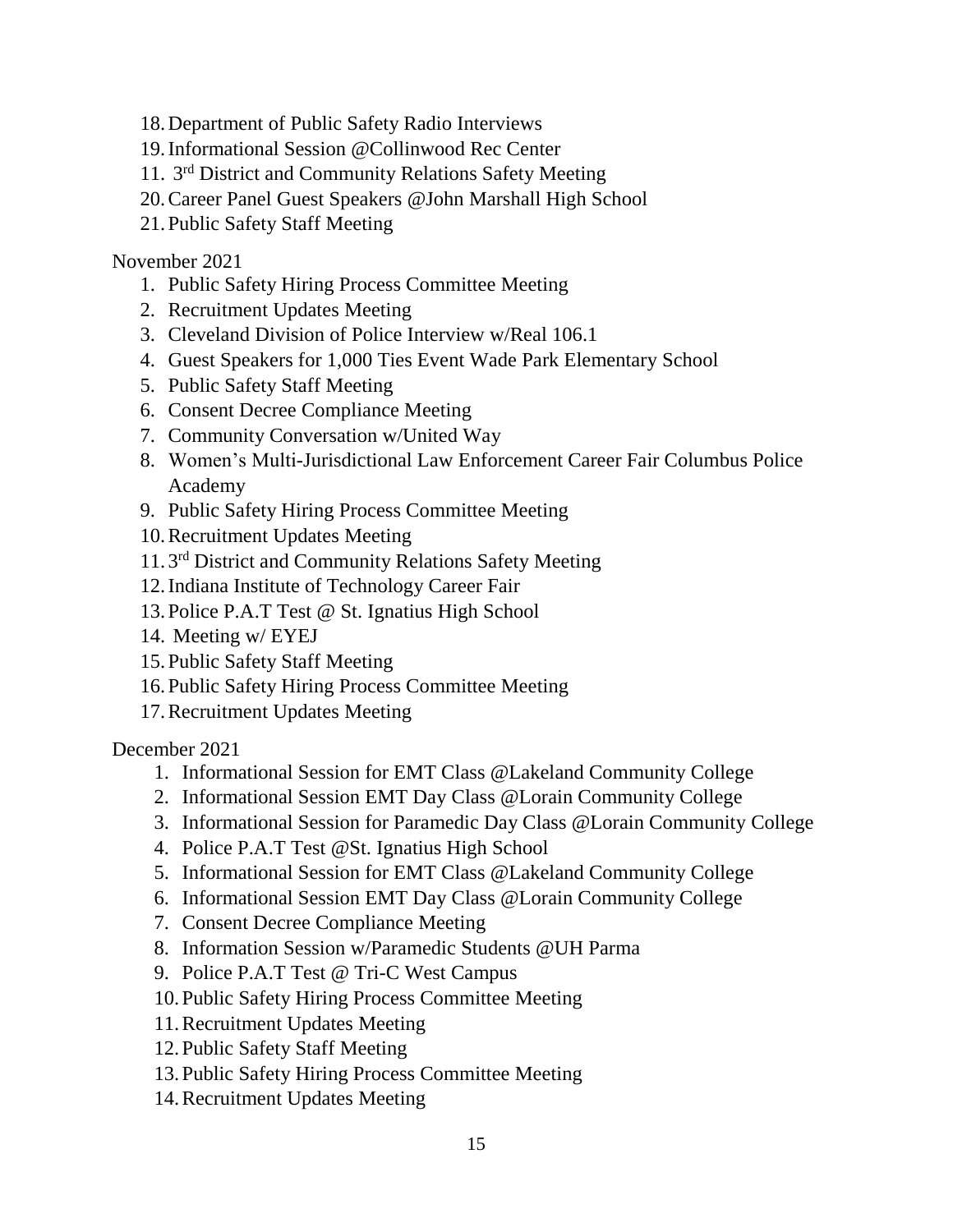## **APPENDIX D:** Exit Interview Survey

Exit Interview Survey - 11/1/20 through 3/6/21

| <b>Total Surveys</b> | 31 |
|----------------------|----|
|                      |    |
| <b>Sex</b>           |    |
| Female               | 12 |
| Male                 | 19 |
|                      |    |
| Department           |    |
| Police               | 19 |
| EMS<br>NA            | 9  |
|                      | 3  |

| Please select the appropriate answer to each of the<br>following statements regarding your Supervisor's duties at<br>Cleveland Public Safety. | Never $=$ 3<br>Sometimes $= 2$<br>$Always = 1$ |
|-----------------------------------------------------------------------------------------------------------------------------------------------|------------------------------------------------|
| Demonstrated fair and equal treatment                                                                                                         | 1.87                                           |
| Provided recognition on the job                                                                                                               | 2.03                                           |
| Developed cooperation and teamwork                                                                                                            | 1.84                                           |
| Encouraged/listened to suggestions                                                                                                            | 197                                            |
| Resolved complaints and problems                                                                                                              | 2.03                                           |
| Followed policies and practices                                                                                                               | 1.74                                           |
| <b>Provided Training Opportunities</b>                                                                                                        | 197                                            |

| Reason for resigning from Cleveland Public Safety (select<br>all that apply): | <b>Yes</b> | $\frac{9}{6}$ | <b>No</b> | $\frac{9}{6}$ |
|-------------------------------------------------------------------------------|------------|---------------|-----------|---------------|
| Secured a different job within Cleveland Public Safety                        | $\Omega$   | $0.0\%$       | 31        | 100.0%        |
| Secured a different job outside Cleveland Public Safety                       | 22         | 71.0%         | 9         | 29.0%         |
| Dissatisfied with pay                                                         | 13         | 41.9%         | 18        | 58.1%         |
| Dissatisfied with immediate supervisor                                        | 8          | 25.8%         | 23        | 74.2%         |
| Family circumstances                                                          | 3          | 9.7%          | 28        | 90.3%         |
| Health reasons                                                                |            | 6.5%          | 29        | 93.5%         |
| Moving from the area                                                          |            | 12.9%         | 27        | 87.1%         |
| Dissatisfied with the type of work                                            | $\Omega$   | $0.0\%$       | 31        | 100.0%        |
| Lack of recognition                                                           | 8          | 25.8%         | 23        | 74.2%         |
| Career Advancement                                                            | 9          | 29.0%         | 22        | 71.0%         |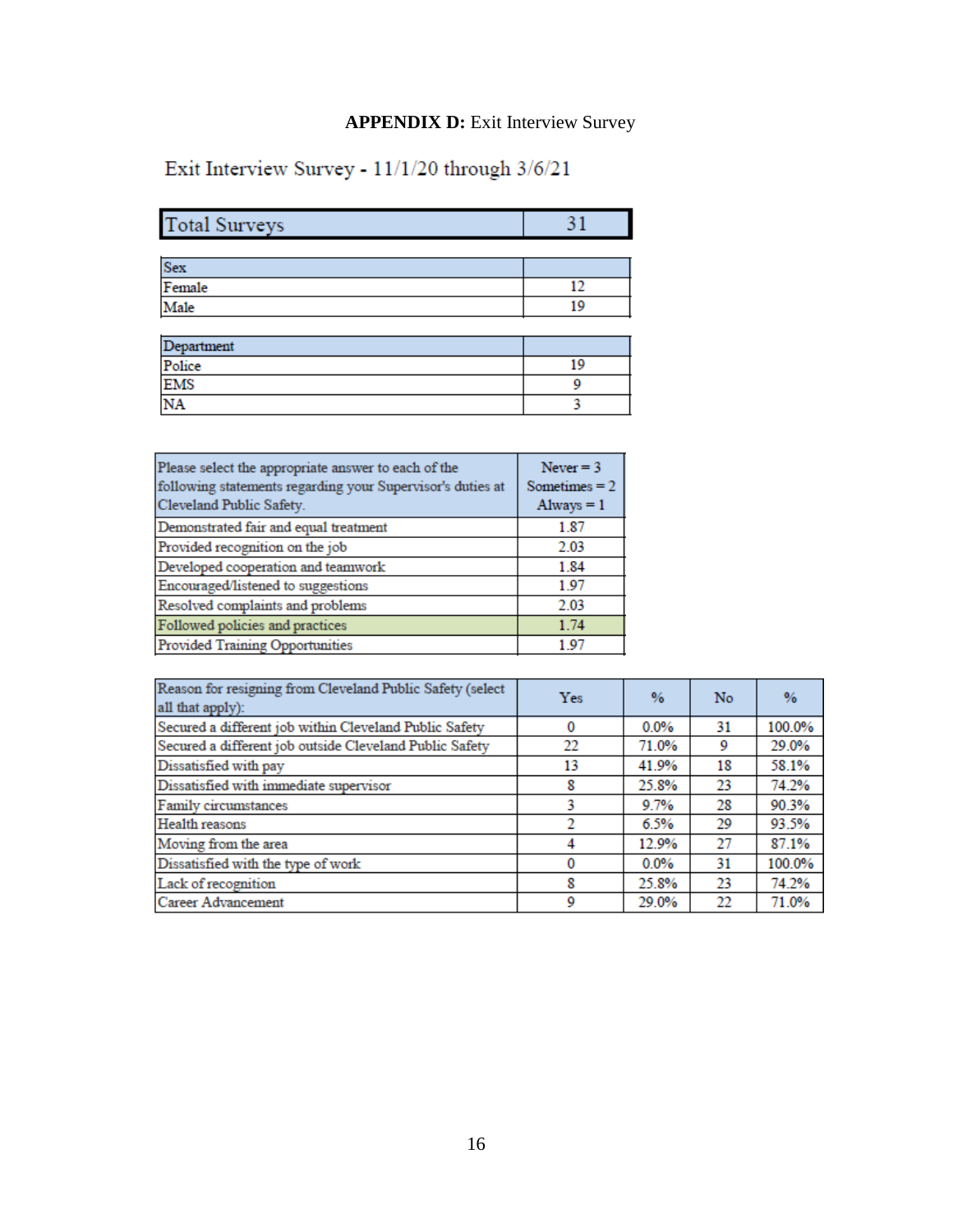## **APPENDIX E:** Exit Survey – 03/06/2021 through 09/24/2021

Total Surveys 30

| Male   |  |
|--------|--|
| Female |  |

| Department |    |
|------------|----|
| Police     | 21 |
| <b>EMS</b> | 6  |
| ΝA         |    |

| Reasons for resigning from Cleveland Public Safety      | Yes             |    | <b>No</b> |    |
|---------------------------------------------------------|-----------------|----|-----------|----|
| Secured a different job within Cleveland Public Safety  | 3.57%           | 4  | 96%       | 27 |
| Secured a different job outside Cleveland Public Safety | 64.29%          | 18 | 36%       | 10 |
| Dissatisfied with pay                                   | 35.71%          | 10 | 64%       | 18 |
| Dissatisfied with immediate supervisor                  | 17.86%          | 5  | 82%       | 23 |
| <b>Family circumstances</b>                             | 14.29%          | 4  | 86%       | 24 |
| Health reasons                                          | 3.57%           | и  | 96%       | 27 |
| Moving from the area                                    | 10.71%          | 3  | 89%       | 25 |
| Dissatisfied with the type of work                      | 14.29%          | 4  | 86%       | 24 |
| Lack of recognition                                     | 14.29%          | 4  | 86%       | 24 |
| <b>Career Advancement</b>                               | 17.86%          | 5  | 82%       | 23 |
| Other (please specify)                                  | 25.00%          | 7  | 75%       | 21 |
|                                                         | <b>Answered</b> | 28 |           |    |

**Skipped 2**

| Please select the appropriate<br>answer<br>to each of the following statements<br>regarding your Supervisor's duties<br>at Cleveland Public Safety | Always |    | <b>Sometimes</b> |                | <b>Never</b> |                |
|----------------------------------------------------------------------------------------------------------------------------------------------------|--------|----|------------------|----------------|--------------|----------------|
| Demonstrated fair and equal                                                                                                                        |        |    |                  |                |              |                |
| treatment                                                                                                                                          | 56.67% | 17 | 40.00%           | 12             | 3.33%        |                |
| Provided recognition on the job                                                                                                                    | 40.00% | 12 | 43.33%           | 13             | 16.67%       | 5              |
| Developed cooperation and                                                                                                                          |        |    |                  |                |              |                |
| teamwork                                                                                                                                           | 50.00% | 15 | 36.67%           | 11             | 13.33%       | $\overline{4}$ |
| Encouraged/listened to suggestions                                                                                                                 | 46.67% | 14 | 40.00%           | 12             | 13.33%       | $\overline{4}$ |
| Resolved complaints and problems                                                                                                                   | 50.00% | 15 | 36.67%           | 11             | 13.33%       | $\overline{4}$ |
| Followed policies and practices                                                                                                                    | 70.00% | 21 | 23.33%           | $\overline{7}$ | 6.67%        | $\overline{2}$ |
| <b>Provided Training Opportunities</b>                                                                                                             | 40.00% | 12 | 53.33%           | 16             | 6.67%        | $\overline{2}$ |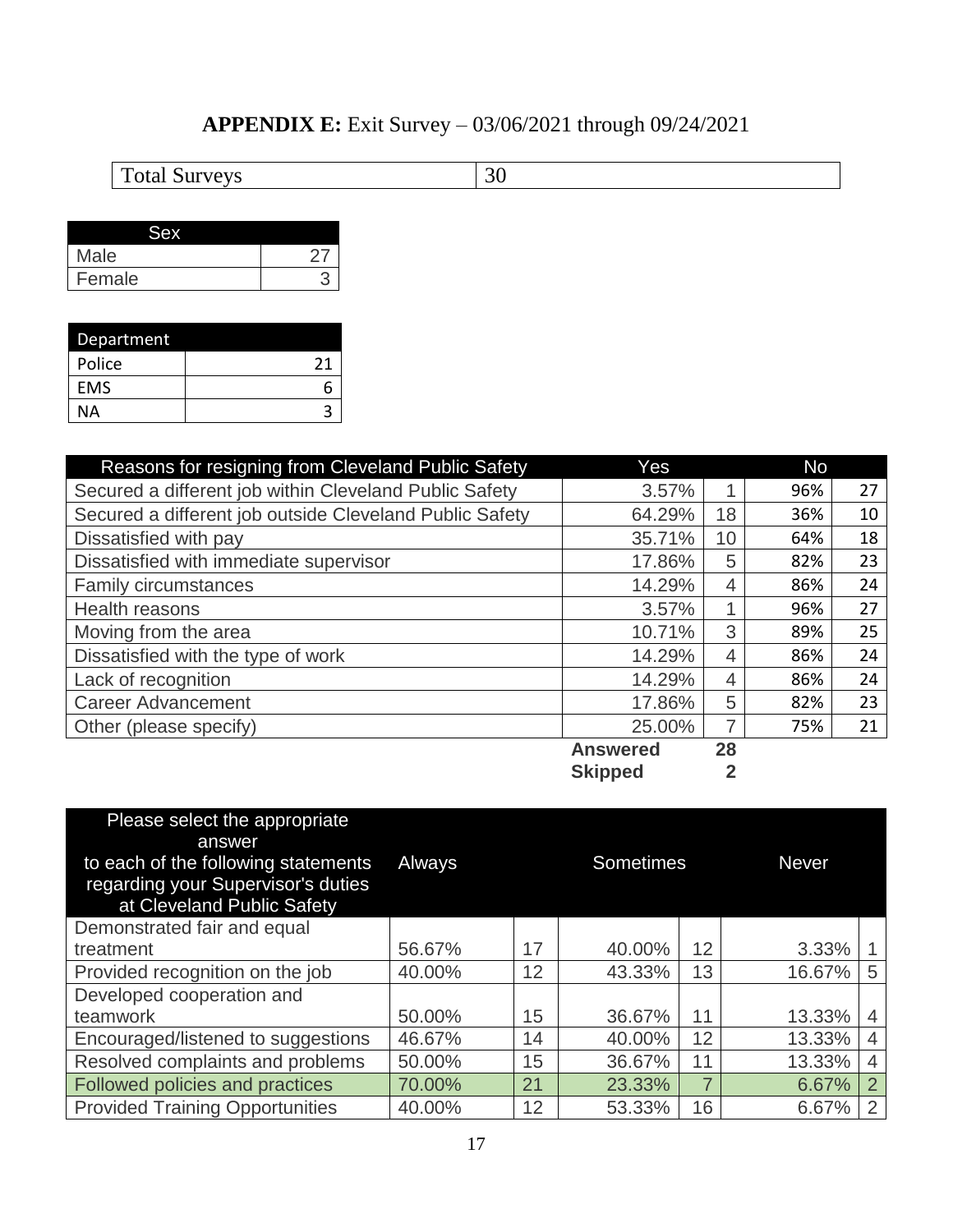| How would you rate the following in relation to | Poor = $4$ Fair = $3$<br>$Good = 2$ |
|-------------------------------------------------|-------------------------------------|
| your job?                                       | Excellent $= 1$                     |
| Cooperation within your unit                    | 2.03                                |
| Cooperation with other units                    | 2.57                                |
| Communications in your unit                     | 2.2                                 |
| Communications within the division as a whole   | 3                                   |
| Communications between you and your             |                                     |
| supervisor                                      | 2.03                                |
| Morale in your department                       | 3.4                                 |
| <b>Job Satisfaction</b>                         | 2.62                                |
| <b>Trainings received</b>                       | 2.4                                 |
| <b>Growth Potential</b>                         | 2.53                                |

| What did you enjoy most about your position    |                 |          |     |    |  |
|------------------------------------------------|-----------------|----------|-----|----|--|
| within Cleveland Public Safety?                | Yes             |          | No  |    |  |
| <b>Compensation/Pay</b>                        | 8%              | <b>2</b> | 92% | 24 |  |
| Type of work                                   | 73%             | 19       | 27% |    |  |
| Working conditions (setting, schedule, travel, |                 |          |     |    |  |
| flexibility)                                   | 31%             | 8        | 69% | 18 |  |
| Supervisor                                     | 23%             | 6        | 77% | 20 |  |
| Location                                       | 23%             | 6        | 77% | 20 |  |
| Other (please specify)                         | 35%             | 9        | 65% | 17 |  |
|                                                | <b>Answered</b> | 26       |     |    |  |
|                                                | <b>Skipped</b>  | 4        |     |    |  |

| Did your supervisor perform the following |     |    |     |                |                |                |
|-------------------------------------------|-----|----|-----|----------------|----------------|----------------|
| duties?                                   | Yes |    | No  |                | Not Applicable |                |
| Provided performance feedback (Informal)  | 73% | 22 | 17% | 5              | 10%            | 3              |
| Provided performance feedback (Formal)    | 67% | 20 | 23% | 7              | 10%            | 3              |
| Recognized accomplishments                | 66% | 19 | 21% | 6              | 14%            | 4              |
| Clearly communicated expectations         | 63% | 19 | 27% | 8              | 10%            | 3              |
| Treated you fairly and respectfully       | 70% | 21 | 13% | $\overline{4}$ | 17%            | 5              |
| Coached, trained, & developed workers     | 57% | 17 | 30% | 9              | 13%            | 4              |
| <b>Provided leadership</b>                | 67% | 20 | 20% | 6              | 13%            | $\overline{4}$ |
| Encouraged teamwork & cooperation         | 70% | 21 | 20% | 6              | 10%            | 3              |
| Resolved concerns promptly                | 60% | 18 | 30% | 9              | 10%            | 3              |
| Listened to suggestions & feedback        | 57% | 17 | 27% | 8              | 17%            | 5              |
| Kept employees informed                   | 57% | 17 | 30% | 9              | 13%            | $\overline{4}$ |
| Supported work-life balance               | 57% | 17 | 30% | 9              | 13%            | 4              |
| Provided appropriate & challenging        |     |    |     |                |                |                |
| assignments                               | 73% | 22 | 13% | $\overline{4}$ | 13%            | 4              |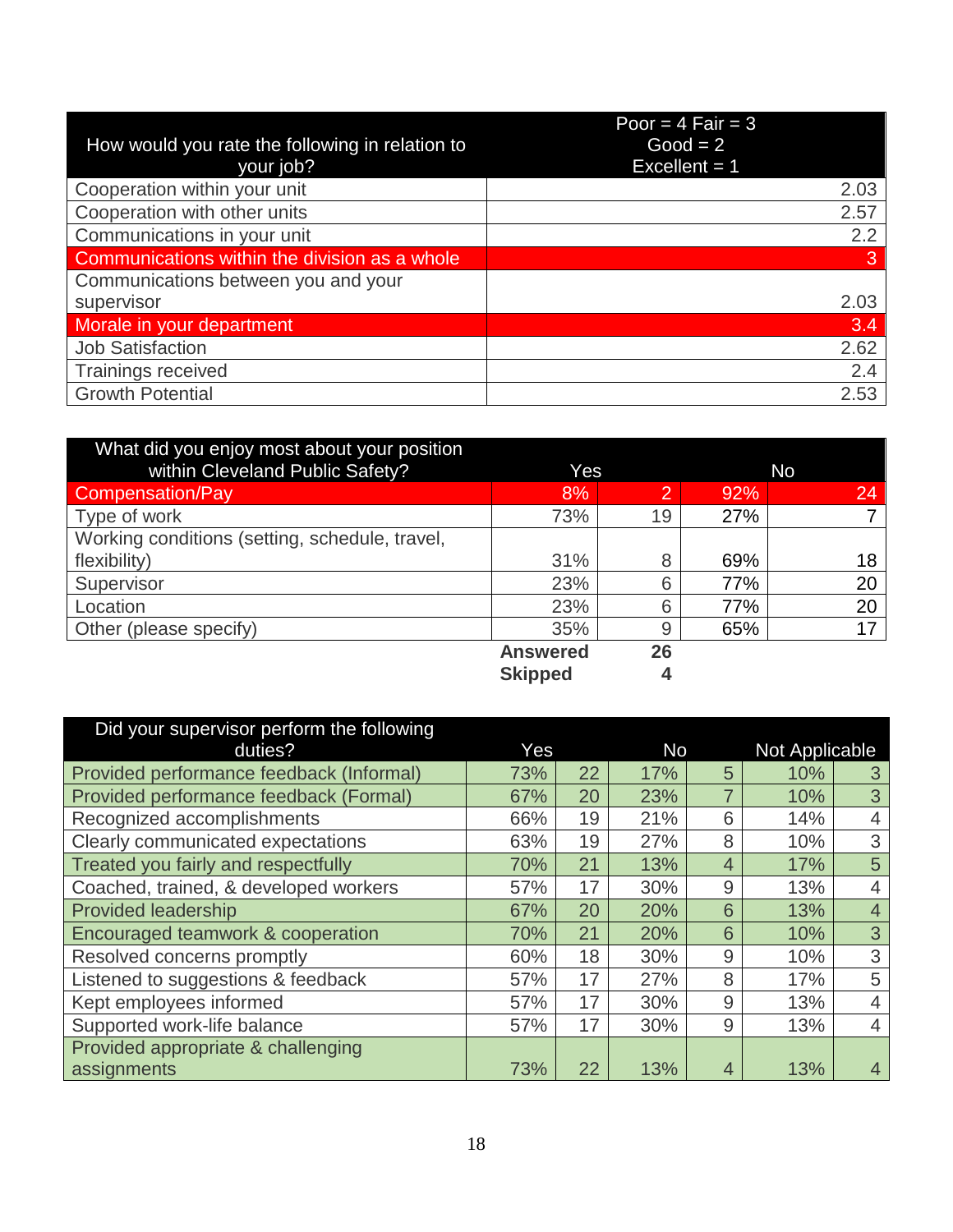| What operating procedures would you change         |                 |                |           |    |
|----------------------------------------------------|-----------------|----------------|-----------|----|
| within                                             |                 |                |           |    |
| <b>Cleveland Public Safety?</b>                    | Yes             |                | <b>No</b> |    |
| <b>Recruitment process</b>                         | 48%             | 14             | 52%       | 15 |
| New employee orientation                           | 24%             | $\overline{7}$ | 76%       | 22 |
| <b>Training opportunities</b>                      | 48%             | 14             | 52%       | 15 |
| Career development opportunities                   | 41%             | 12             | 59%       | 17 |
| <b>Employee morale</b>                             | 86%             | 25             | 14%       | 4  |
| Fair treatment of employees                        | 48%             | 14             | 52%       | 15 |
| Recognition for a job well done                    | 38%             | 11             | 62%       | 18 |
| Support of work-life balance                       | 31%             | 9              | 69%       | 20 |
| Cooperation within the agency                      | 24%             | $\overline{7}$ | 76%       | 22 |
| Communication between management and               |                 |                |           |    |
| employees                                          | 41%             | 12             | 59%       | 17 |
| Performance and development planning and           |                 |                |           |    |
| evaluation                                         | 24%             | 7              | 76%       | 22 |
| Interest and investment in employees Interest      | 38%             | 11             | 62%       | 18 |
| <b>Commitment to customer service</b>              | 17%             | 5              | 83%       | 24 |
| Concern with quality and excellence                | 34%             | 10             | 66%       | 19 |
| Administrative polices/procedures                  | 52%             | 15             | 48%       | 14 |
| Political bickering in the decision-making process | 31%             | 9              | 69%       | 20 |
| Other (please specify)                             | 14%             | 4              | 86%       | 25 |
|                                                    | <b>Answered</b> | 29             |           |    |

**Answered 29 Skipped 1**

| What would attract you back to work for Cleveland |                 |    |     |    |
|---------------------------------------------------|-----------------|----|-----|----|
| Public Safety (Select all that apply)?            | Yes             |    | No  |    |
| <b>Training opportunities</b>                     | 39%             | 9  | 61% | 14 |
| Career development opportunities                  | 52%             | 12 | 48% | 11 |
| <b>Employee morale</b>                            | 74%             | 17 | 26% | 6  |
| Fair treatment of employees                       | 43%             | 10 | 57% | 13 |
| Recognition for a job well done                   | 26%             | 6  | 74% | 17 |
| Support of work-life balance                      | 35%             | 8  | 65% | 15 |
| Communication between management and              |                 |    |     |    |
| employees                                         | 30%             |    | 70% | 16 |
| Performance and development planning and          |                 |    |     |    |
| evaluation                                        | 17%             | 4  | 83% | 19 |
| Interest and investment in employees              | 39%             | 9  | 61% | 14 |
| Commitment to customer service                    | 13%             | 3  | 87% | 20 |
| Concern with quality and excellence               | 35%             | 8  | 65% | 15 |
| Other (please specify)                            | 39%             | 9  | 61% | 14 |
|                                                   | <b>Answered</b> | 23 |     |    |
|                                                   | <b>Skipped</b>  |    |     |    |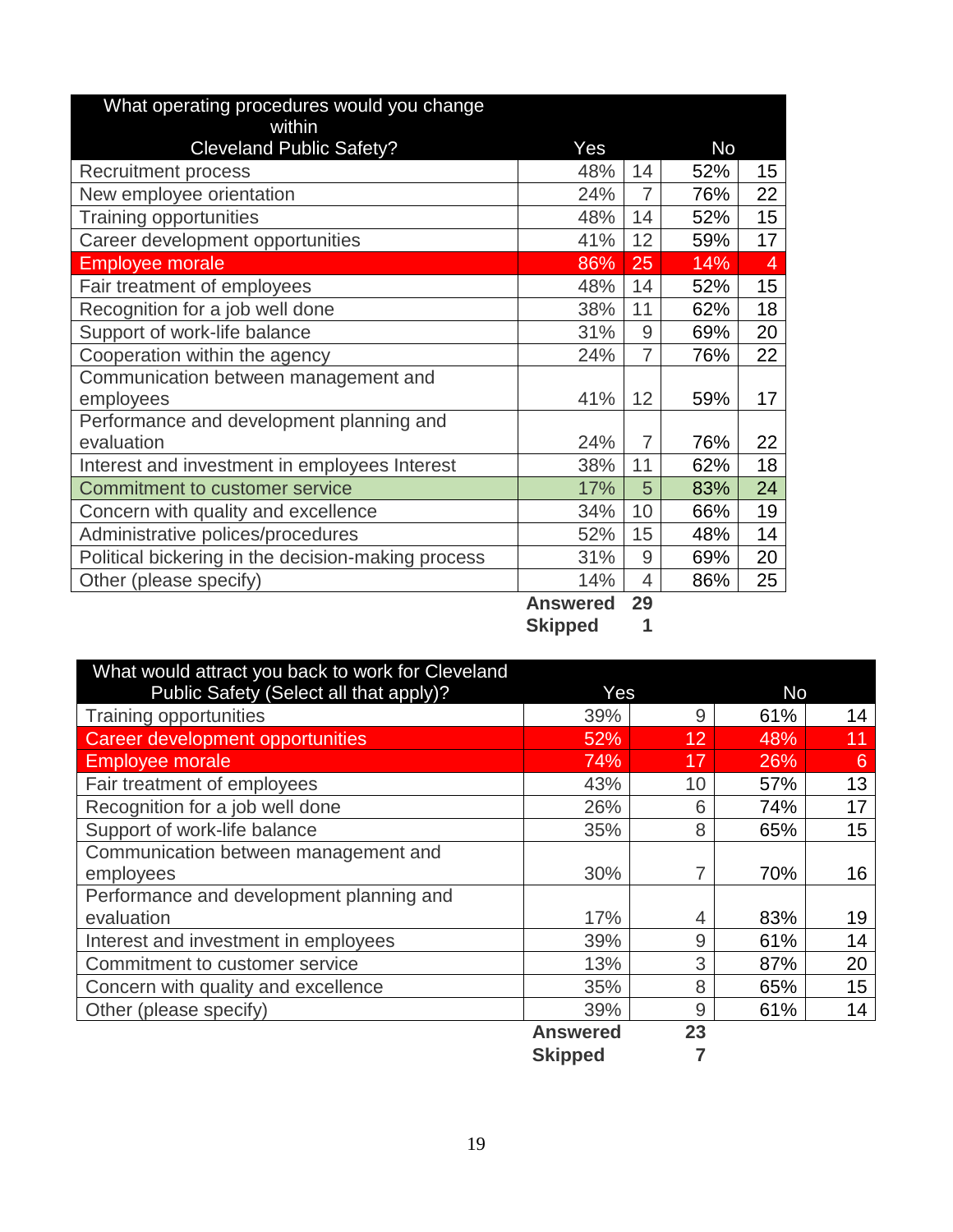|                                                   |     |    | <b>Not</b> |
|---------------------------------------------------|-----|----|------------|
|                                                   | Yes | No | Applicable |
| Would you recommend Cleveland Public Safety to    |     |    |            |
| others as a place to work?                        | 22  |    |            |
| In your opinion, were you provided with the       |     |    |            |
| essential tools and resources required to succeed |     |    |            |
| at your previous position with Cleveland Public   |     |    |            |
| Safety?                                           | 21  | 8  |            |
| Would you consider reapplying for another         |     |    |            |
| position within Cleveland Public Safety?          | q   | 18 |            |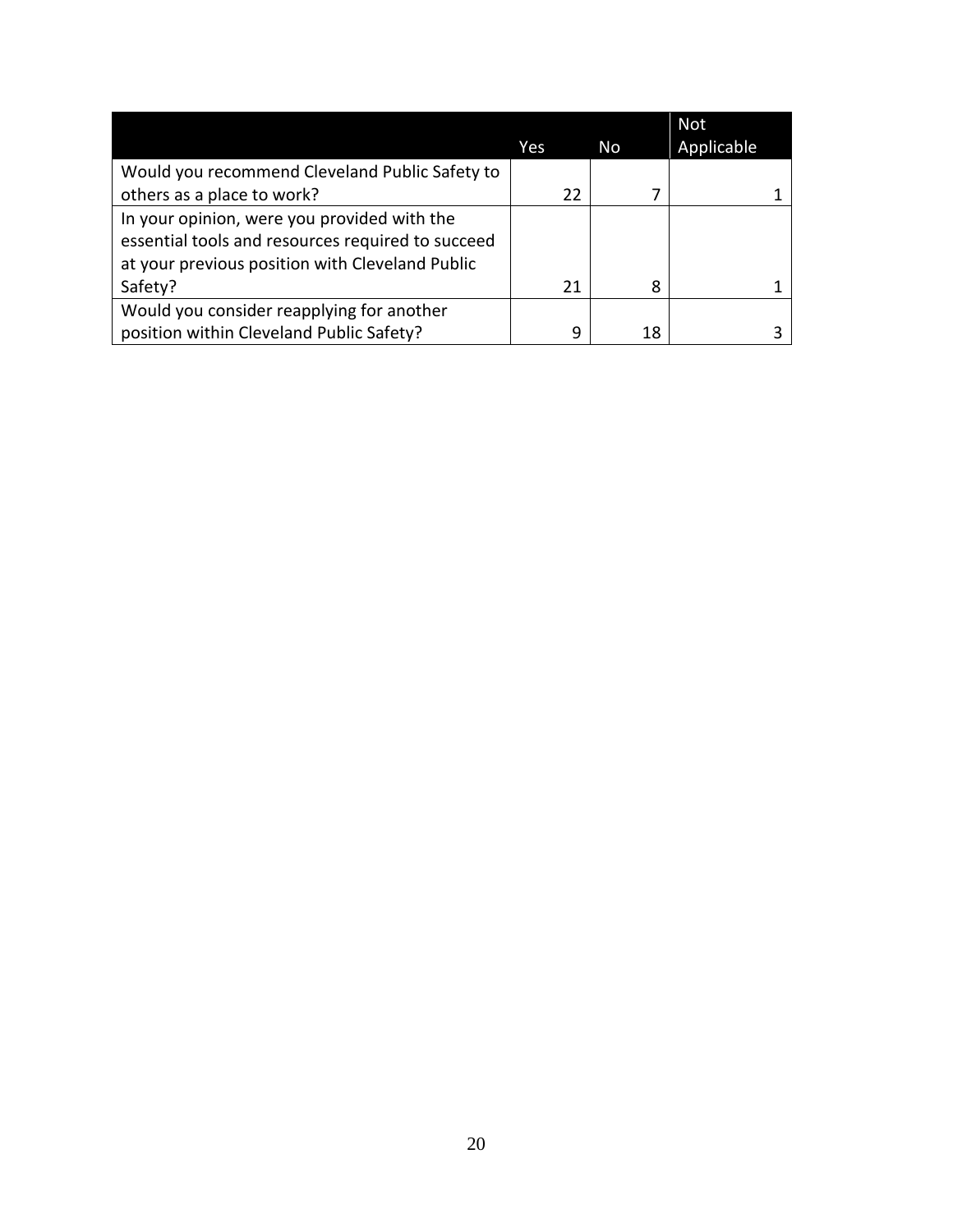## **APPENDIX F:** Exit Survey – 09/25/2021 through 05/23/2022

| <b>Total Surveys</b> | $\mid$ 40 |
|----------------------|-----------|
|                      |           |

| Male   |  |
|--------|--|
| Female |  |

| Department |    |
|------------|----|
| Police     | 38 |
| <b>EMS</b> |    |
| NA         |    |

| Reasons for resigning from Cleveland Public Safety | Yes             |                         |        | <b>No</b> |
|----------------------------------------------------|-----------------|-------------------------|--------|-----------|
| Secured a different job within Cleveland Public    |                 |                         |        |           |
| Safety                                             | 2.63%           |                         | 97%    | 37        |
| Secured a different job outside Cleveland Public   |                 |                         |        |           |
| Safety                                             | 73.68%          | 28                      | 24%    | 10        |
| Dissatisfied with pay                              | 55.26%          | 21                      | 45%    | 17        |
| Dissatisfied with immediate supervisor             | 13.16%          | 5                       | 87%    | 33        |
| <b>Family circumstances</b>                        | 13.16%          | 5                       | 87%    | 33        |
| <b>Health reasons</b>                              | 3.57%           | $\overline{0}$          | 100%   | 38        |
| Moving from the area                               | 7.89%           | 3                       | 92%    | 35        |
| Dissatisfied with the type of work                 | 13.16%          | 5                       | 87%    | 33        |
| Lack of recognition                                | 31.58%          | 12                      | 68%    | 26        |
| <b>Career Advancement</b>                          | 13.16%          | 5                       | 87%    | 33        |
| Other (please specify)                             | 34.00%          | 13                      | 66.00% | 25        |
|                                                    | <b>Answered</b> | 38                      |        |           |
|                                                    | <b>Skipped</b>  | $\overline{\mathbf{2}}$ |        |           |

- Overbearing discipline, restrictive policies
- I feel as if the City Of Cleveland does not back police officers. I feel as if we can not do the job that we signed up for. Policies are too restrictive. Example I like to enforce traffic, I do not because if something goes wrong on the traffic stop I feel as if the City would not back me. Another reason for leaving is discipline is out of hand, it is very discouraging to see so much discipline when the email comes out every month. Pay could improve is what everyone is saying and that is true however money can be made in overtime if you want it. People are mostly leaving, myself included because of discipline (I have had none, but fear it every call, every time I walk into work), lack of equipment, and backing. Cars need to be improved (Safer), and computers in district and cars need to operate so we can do our jobs.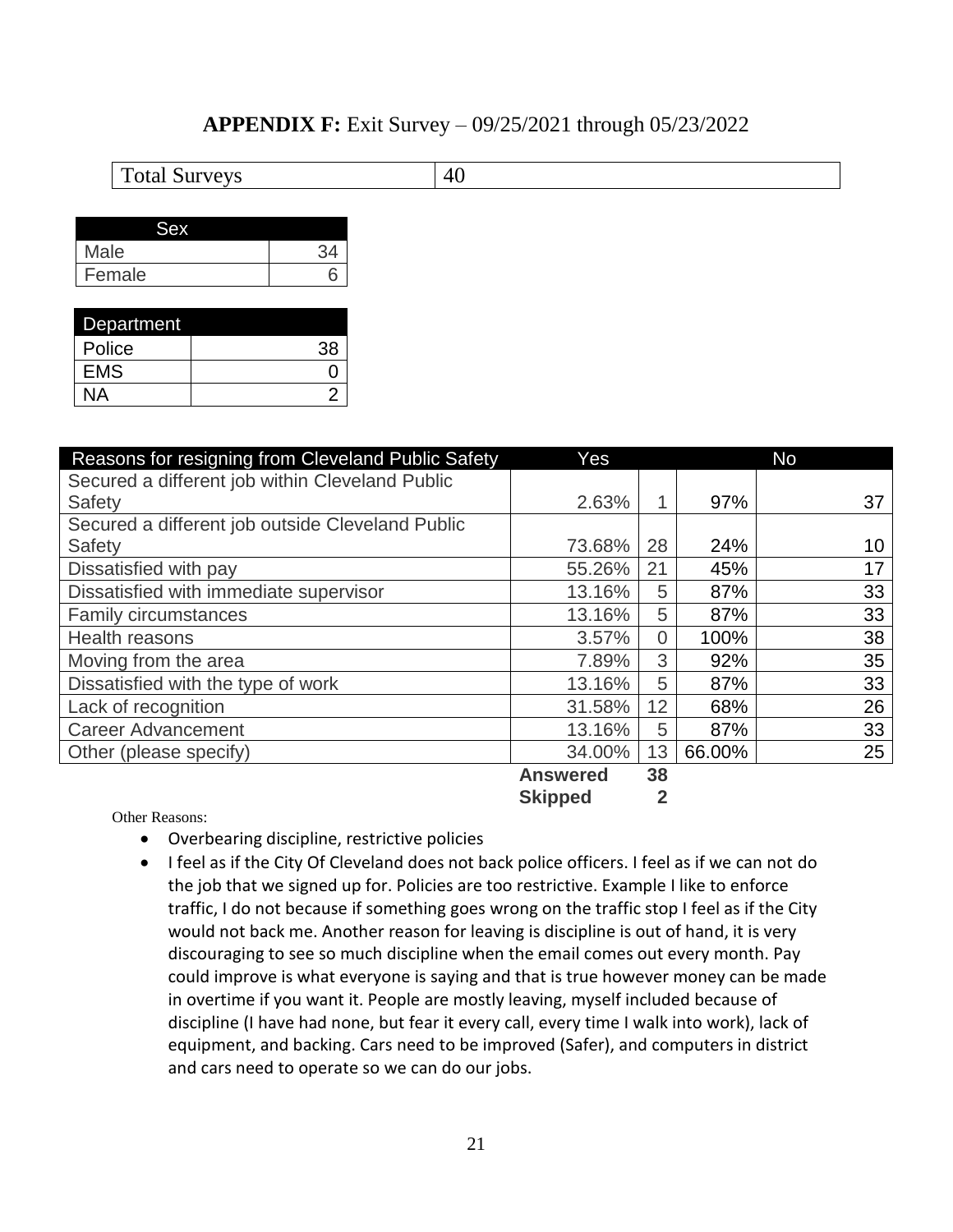- The city doesn't back the patrol officer. OPS complaints and Citizen Review Board. Paperwork that is intended to bog down the patrol officer to keep them from being proactive. Officers are scared to use necessary force to avoid having to fill out a blue team. Tagging videos after every call taking officers attention away from their situational awareness.
- The Police department is no longer a police department. Officers are being mandated everyday, placed on administrative charges that are not consistent, threatened with charges for minor offenses that can't be avoided, issue 24 and OPS complaint board that has no law enforcement experience however they determine our suspensions and charges, no one is happy working here
- Supervision is terrible, lack of respect, racism.

| Please select the appropriate answer<br>to each of the following statements<br>regarding your Supervisor's duties<br>at Cleveland Public Safety | <b>Always</b> |    | <b>Sometimes</b> |    | <b>Never</b> |   |
|-------------------------------------------------------------------------------------------------------------------------------------------------|---------------|----|------------------|----|--------------|---|
| Demonstrated fair and equal treatment                                                                                                           | 47.50%        | 19 | 47.50%           | 19 | 5.00%        | 2 |
| Provided recognition on the job                                                                                                                 | 25.00%        | 10 | 60.00%           | 24 | 15.00%       | 6 |
| Developed cooperation and teamwork                                                                                                              | 37.50%        | 15 | 50.00%           | 20 | 12.50%       | 5 |
| Encouraged/listened to suggestions                                                                                                              | 32.50%        | 13 | 47.50%           | 19 | 20.00%       | 8 |
| Resolved complaints and problems                                                                                                                | 35.00%        | 14 | 52.50%           | 21 | 12.50%       | 5 |
| Followed policies and practices                                                                                                                 | 55.00%        | 22 | 42.50%           | 17 | 2.50%        |   |
| <b>Provided Training Opportunities</b>                                                                                                          | 25.00%        | 10 | 52.50%           | 21 | 22.50%       | 9 |

|                                                 | Poor = $4$ Fair = $3$ |
|-------------------------------------------------|-----------------------|
| How would you rate the following in relation to | $Good = 2$            |
| your job?                                       | Excellent $= 1$       |
| Cooperation within your unit                    | 2.05                  |
| Cooperation with other units                    | 2.38                  |
| Communications in your unit                     | 2.30                  |
| Communications within the division as a whole   | 3.15                  |
| Communications between you and your             |                       |
| supervisor                                      | 2.10                  |
| Morale in your department                       | 3.55                  |
| <b>Job Satisfaction</b>                         | 3.00                  |
| <b>Trainings received</b>                       | 2.75                  |
| <b>Growth Potential</b>                         | 2.83                  |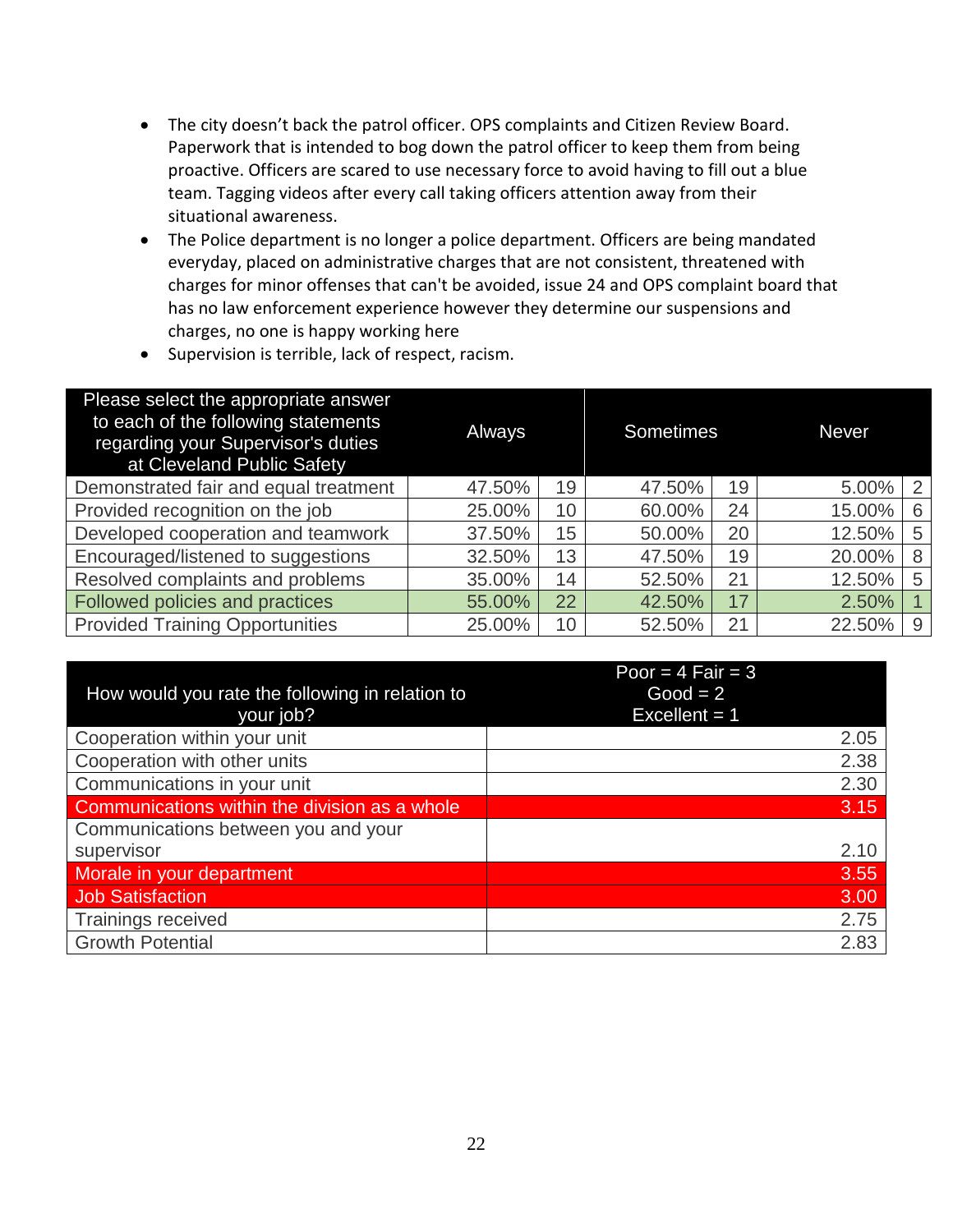| What did you enjoy most about your position    |                 |    |           |                 |  |
|------------------------------------------------|-----------------|----|-----------|-----------------|--|
| within Cleveland Public Safety?                | Yes             |    | <b>No</b> |                 |  |
| Compensation/Pay                               | 2.70%           | 4  | 97%       | 36              |  |
| Type of work                                   | 73%             | 27 | 27%       | 10 <sup>°</sup> |  |
| Working conditions (setting, schedule, travel, |                 |    |           |                 |  |
| flexibility)                                   | 24.32%          | 9  | 76%       | 18              |  |
| Supervisor                                     | 27%             | 10 | 73%       | 17              |  |
| Location                                       | 29.73%          | 11 | 70%       | 16              |  |
| Other (please specify)                         | 22%             | 8  | 68%       | 29              |  |
|                                                | <b>Answered</b> | 37 |           |                 |  |
|                                                | <b>Skipped</b>  | 3  |           |                 |  |

- Comradery between patrolmen, it is the hardest part of leaving. Working in the inner city, dealing with the good residents (there are many).
- Supervisors were great. Schedule is ok. I would prefer 12 hour shifts personally. A platoon schedule is sometimes difficult due to the 6 days in row.
- Only thing I enjoyed was working with some great officers under terrible conditions
- fellow officers

| Did your supervisor perform the following |        |    |           |    |                       |                |
|-------------------------------------------|--------|----|-----------|----|-----------------------|----------------|
| duties?                                   | Yes    |    | <b>No</b> |    | <b>Not Applicable</b> |                |
| Provided performance feedback (Informal)  | 77.5%  | 31 | 22.5%     | 9  | 0%                    | $\Omega$       |
| Provided performance feedback (Formal)    | 87.5%  | 35 | 12.5%     | 5  | 0%                    | $\overline{0}$ |
| Recognized accomplishments                | 55%    | 22 | 40%       | 16 | 5%                    | 2              |
| Clearly communicated expectations         | 69.23% | 27 | 30.77%    | 12 | $0\%$                 | $\overline{0}$ |
| Treated you fairly and respectfully       | 77.5%  | 31 | 20%       | 8  | 2.5%                  |                |
| Coached, trained, & developed workers     | 65%    | 26 | 35%       | 14 | 0%                    | $\overline{0}$ |
| <b>Provided leadership</b>                | 70%    | 28 | 30%       | 12 | 0%                    | $\overline{0}$ |
| Encouraged teamwork & cooperation         | 72.5%  | 29 | 25%       | 10 | 2.5%                  | $\overline{1}$ |
| Resolved concerns promptly                | 65%    | 26 | 32.5%     | 13 | 2.5%                  |                |
| Listened to suggestions & feedback        | 65%    | 26 | 30%       | 12 | 5%                    | 2              |
| Kept employees informed                   | 67.5%  | 27 | 32.5%     | 13 | $0\%$                 | $\overline{0}$ |
| Supported work-life balance               | 65%    | 26 | 32.5%     | 13 | 2.5%                  | 1              |
| Provided appropriate & challenging        |        |    |           |    |                       |                |
| assignments                               | 65%    | 26 | 35%       | 14 | 0%                    | $\overline{0}$ |

| What operating procedures would you change<br>within<br><b>Cleveland Public Safety?</b> | Yes |    |     | No |
|-----------------------------------------------------------------------------------------|-----|----|-----|----|
| <b>Recruitment process</b>                                                              | 28% |    | 72% | 28 |
| New employee orientation                                                                | 10% | 4  | 80% | 35 |
| Training opportunities                                                                  | 44% |    | 56% | 22 |
| Career development opportunities                                                        | 36% | 14 | 64% | 25 |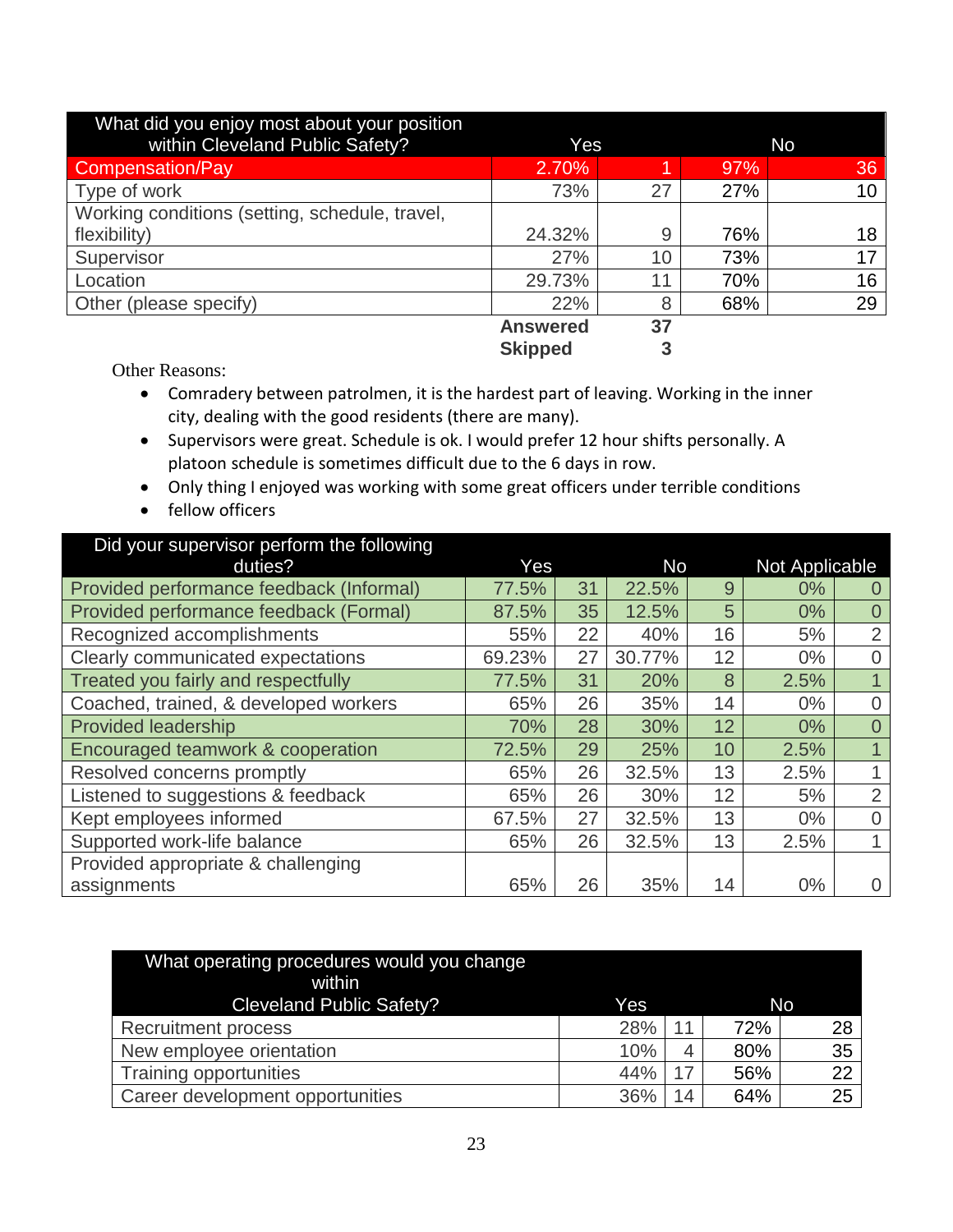| <b>Employee morale</b>                             | 87%             | 34 | 13% | 5  |
|----------------------------------------------------|-----------------|----|-----|----|
| Fair treatment of employees                        | 56%             | 22 | 44% | 17 |
| Recognition for a job well done                    | 64%             | 25 | 46% | 14 |
| Support of work-life balance                       | 38%             | 15 | 62% | 24 |
| Cooperation within the agency                      | 31%             | 12 | 69% | 27 |
| Communication between management and               |                 |    |     |    |
| employees                                          | 44%             | 17 | 56% | 22 |
| Performance and development planning and           |                 |    |     |    |
| evaluation                                         | 28%             | 11 | 72% | 28 |
| Interest and investment in employees Interest      | 38%             | 15 | 62% | 24 |
| Commitment to customer service                     | 10%             | 4  | 90% | 35 |
| Concern with quality and excellence                | 28%             | 11 | 72% | 28 |
| Administrative polices/procedures                  | 56%             | 22 | 44% | 17 |
| Political bickering in the decision-making process | 56%             | 22 | 44% | 17 |
| Other (please specify)                             | 13%             | 5  | 87% | 34 |
|                                                    | <b>Answered</b> | 39 |     |    |

**Skipped 1**

- Back your officers in what they do. Stop outrageous discipline
- Employee morale is suffering. The passing of issue 24 is certainly concerning. Discipline is sometimes harsh as it is and having a board comprised of individuals with an "axe to grind" is a terrifying thought. 2) Division could do a better job with recognizing members for a job well done. Discipline is handed out constantly; however, awards are infrequent. Supervisors are hesitant to award officers because of the potential that other officers on scene may face charges for potentially minor issues/violations. While I understand the logic behind this, it is simply not right that an individual officer must forgo recognition out of fear that his/her coworker may be subject to discipline. 3) Division policies are necessary, particularly in today's policing environment. However, there are perhaps a thousand pages of policy and following divisional notices is often complicated. 4) Issue 24 has the potential to cripple policing in this city. Officers hands are tied and this will likely make a difficult job nearly impossible. I understand that this is out of the division's hands.
- Communication from the specialized unit to basic patrol needs to happen. The units get mad when our marked cars go down a street they are watching but they never tell us what is going on. Or when they are watching dangerous persons in your District and they do not tell you about them, is a great officer safety concern.
- Address immature behavior among employees. Eg: Don't allow people on general duty to switch around who they work with informally unless there's been obvious problems with the pairing.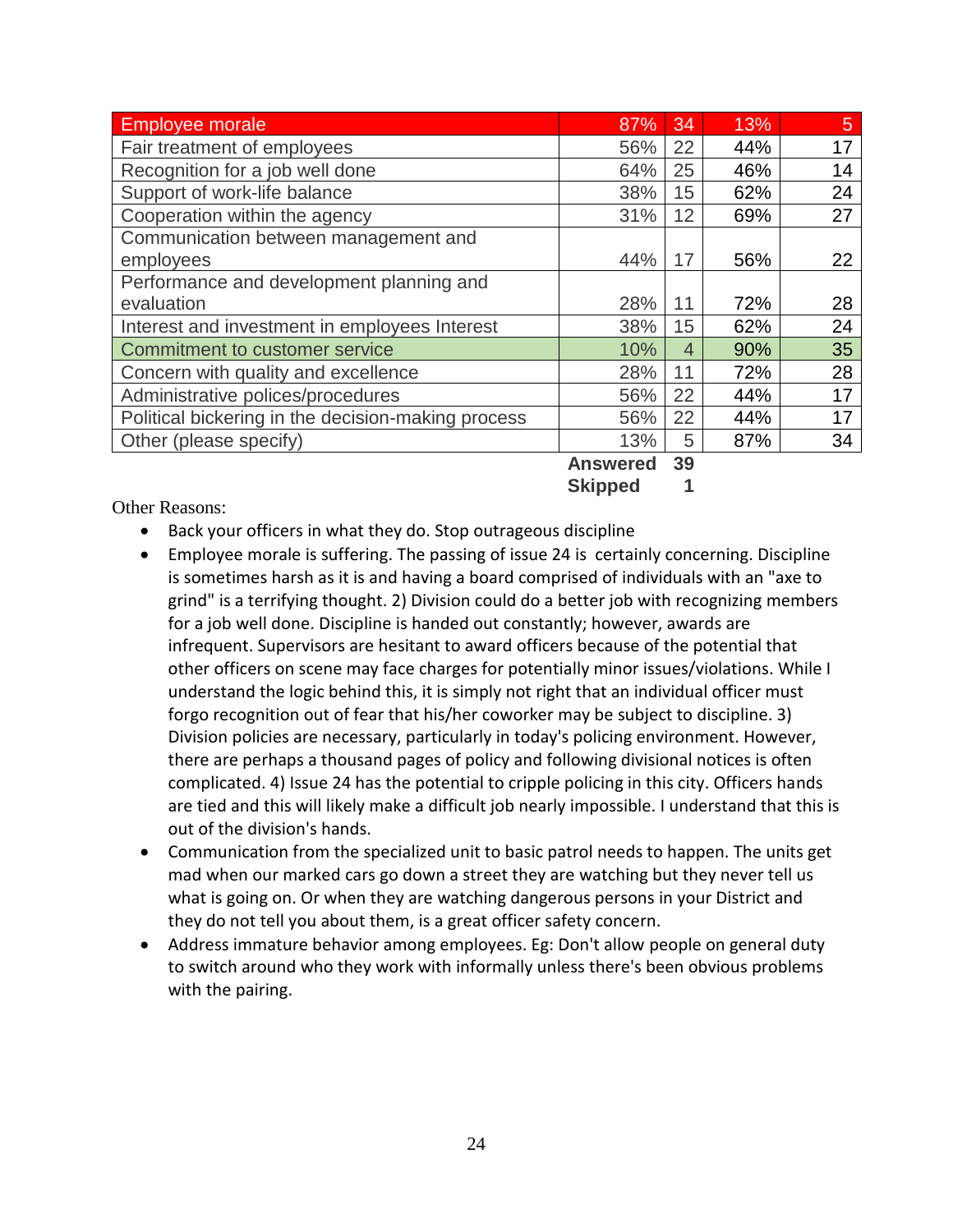| What would attract you back to work for Cleveland |                 |    |     |    |  |
|---------------------------------------------------|-----------------|----|-----|----|--|
| Public Safety (Select all that apply)?            | Yes             |    | No  |    |  |
| <b>Training opportunities</b>                     | 47%             | 16 | 53% | 18 |  |
| Career development opportunities                  | 56%             | 19 | 44% | 15 |  |
| Employee morale                                   | 76%             | 26 | 24% | 8  |  |
| Fair treatment of employees                       | 50%             | 17 | 50% | 17 |  |
| Recognition for a job well done                   | 53%             | 18 | 47% | 16 |  |
| Support of work-life balance                      | 35%             | 12 | 65% | 22 |  |
| Communication between management and              |                 |    |     |    |  |
| employees                                         | 35%             | 12 | 65% | 22 |  |
| Performance and development planning and          |                 |    |     |    |  |
| evaluation                                        | 26%             | 9  | 74% | 25 |  |
| Interest and investment in employees              | 41%             | 14 | 59% | 20 |  |
| Commitment to customer service                    | 18%             | 6  | 82% | 28 |  |
| Concern with quality and excellence               | 41%             | 14 | 59% | 20 |  |
| Other (please specify)                            | 41%             | 14 | 59% | 20 |  |
|                                                   | <b>Answered</b> | 34 |     |    |  |
|                                                   | <b>Skipped</b>  | 6  |     |    |  |

- IF the City stopped the overbearing discipline and changed the policies to allow us to be Police Officers again
- Get rid of the Anti Police movement by the politicians and Mayor, better pay.
- New Policies and Pay Scale
- If I were expected to make mass amounts of arrests in the city
- If I was to get my sonority and assignment back

|                                                   | Yes | No | Not Applicable |   |
|---------------------------------------------------|-----|----|----------------|---|
| Would you recommend Cleveland Public Safety to    |     |    |                |   |
| others as a place to work?                        | 21  | 18 |                |   |
| In your opinion, were you provided with the       |     |    |                |   |
| essential tools and resources required to succeed |     |    |                |   |
| at your previous position with Cleveland Public   |     |    |                |   |
| Safety?                                           | 17  | 22 |                |   |
| Would you consider reapplying for another         |     |    |                |   |
| position within Cleveland Public Safety?          | 10  | 24 |                | b |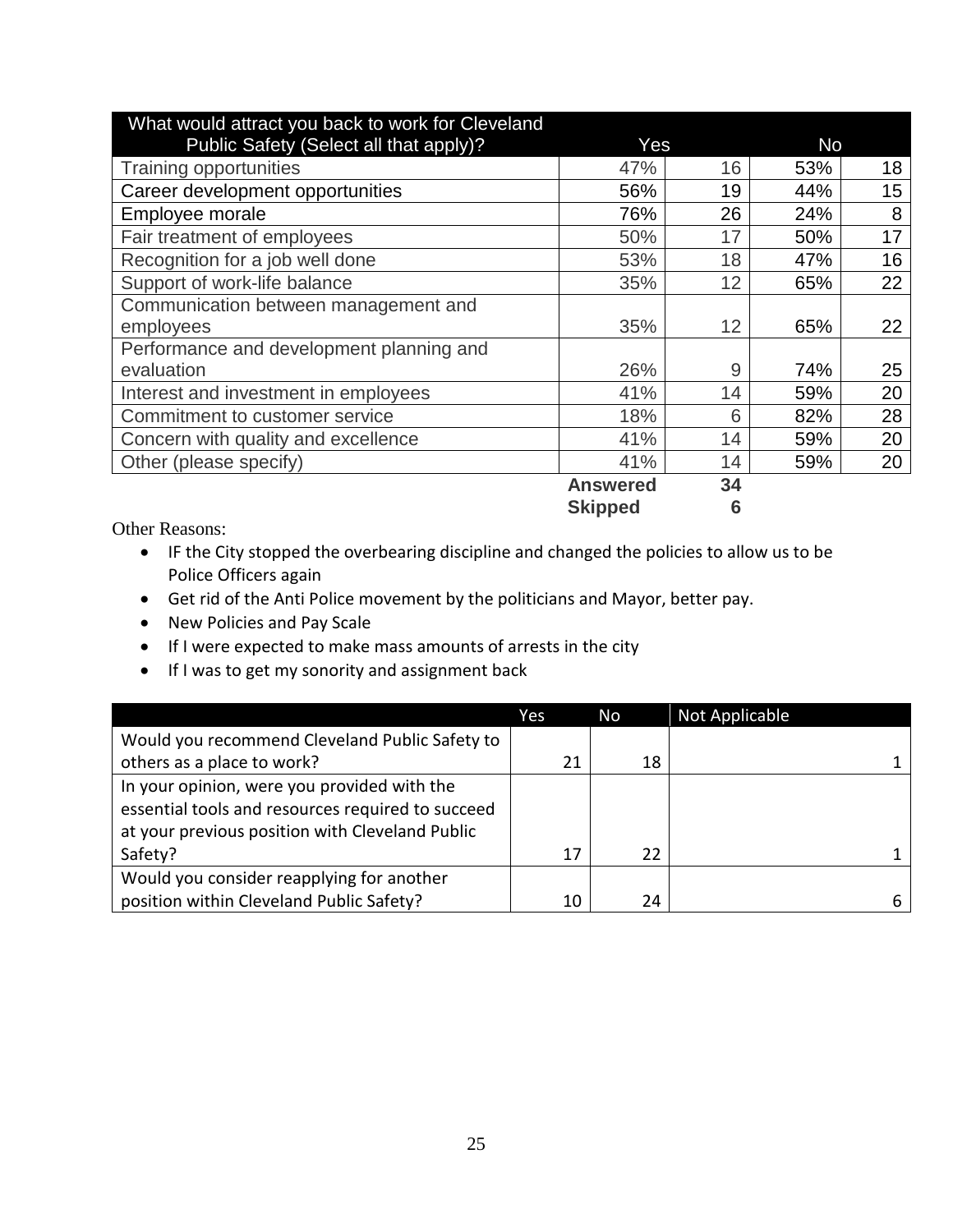**15. Is there anything else you would like to add or anything we should be aware of that will help us to improve our organization regarding your resignation from your position at Cleveland Public Safety?**

#### **Technology**

The City of Cleveland would benefit if they appeared to care about their employees. For example, increasing base pay and/or increasing salary within the steps would be a good start. Secondly, much of the police vehicle fleet are becoming more and more outdated and some vehicles don't even have functional computers. Which isn't catastrophic, however, it's almost 2022 and everything is digital. Lastly, overall discipline is out of hand. And it's not that officers are bad but that policies have no wiggle room. If officers are afforded discretion on the road with ticket issuance, why does the discipline seem like there is no discretion on the

administrative end?

I am not leaving because I dislike this department, I am leaving because I do not want to get to that point. Honestly, the small things would help a lot, like vehicles in the 4th district, working equipment in said vehicles and working computer inside the district would be nice.

horrible place to leave. moral is super low and pay is not enough for what we do. Officers do not want to be proactive due to not wanting to get in trouble.

Finding different ways to increase morale within the department.

The Police department will be losing a lot more good officers due to the lack of support and political agenda it appears with policies and other avenues within the department. This department used to be respected, however now it may not be a police department in the near future. The moral has never been so low, officers afraid to perform duties of a police officer because of the possibility of being fired for acting as a police officer.

Division morale is non existent. Every district, every shift people are looking for jobs other places. The "Ivory tower" of leadership has no idea what we face or deal with on a daily basis, and would never have survived in their careers under the standards and rules they set for us. Lt and above never leave their offices and haven't done police work in 10 plus years, yet they think they know how to be the police better than those of us actually out doing the job.

#### **Other**

Unfortunately the city of Cleveland and its upper supervision has proven time and time again that they don't care about their officers. We are paid very poorly, we are mandated to work long hours, we are not encouraged to be proactive. Other than in-service training we are rarely offered additional training and even if its offered it is often denied. The politics of the city also alienates and crushes the moral of officers especially on basic patrol. We as officers understand that we are held to a high standard, but it has come to the point where officers are afraid to perform the job for fear if suspension or worse. I have seen many officers that have handled a situation by the book, followed the GPOs to a tee and were still suspended. We all walk on eggshells and in a job that is already stressful it becomes unbearable. I know I'm leaving for many different reasons, but the two main reasons are pay and job security.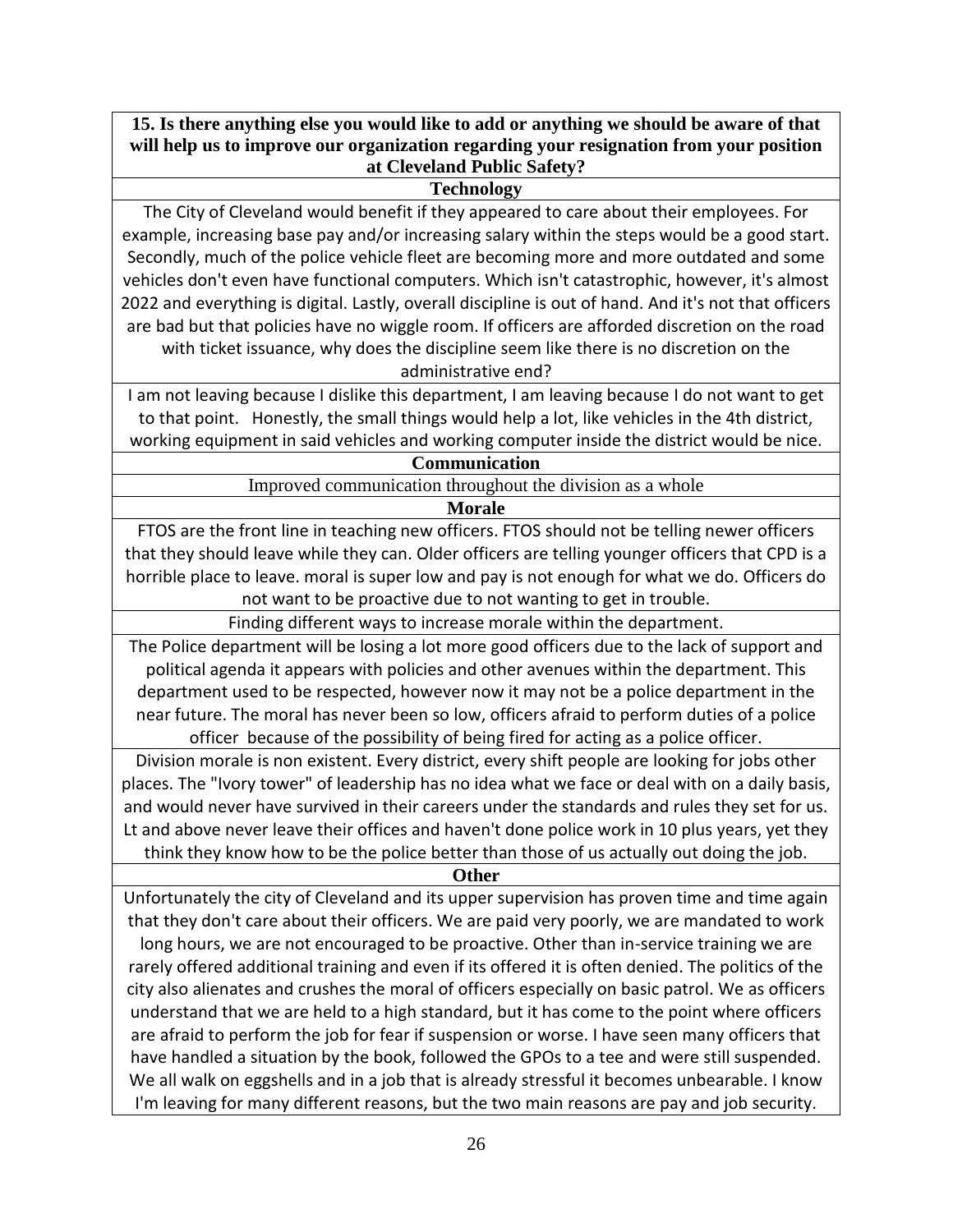Unfortunately my fellow officers and I feel as though we are treated like garbage by the city and compared to other departments we are paid like garbage too. You will continue to see mass resignations and retiring's until something is done, but I know I speak for many others when I say until there are drastic changes made the City of Cleveland will continue to lose officers and a not only alarming, but also unsafe rate.

## **16. The primary purpose of this survey is to gain a better understanding of employee turnover. Please provide explanation to why you resigned from your position with Cleveland Public Safety?**

**Leadership, Growth, Communication**

A better work environment for my family with better compensation and a lack of policies that hinder police work. being able to actually make a difference in the life of my community I serve. The city of Cleveland needs to let the officers do thier job to cut the crime rates in the neighbor hoods.

Poor leadership, discipline, and low pay compared to surrounding areas.

Chief's office and Mayor's office telling officers they care and what they need to make our job easier and to successfully do our job. But nothing was done. There is talk about more pay but nothing is done yet everyone sees top employees being paid and getting raises. It makes the moral of the department terrible. Friends being sent to units when they did not do their time on the road just because they know someone in the unit or someone of a higher rank.

Discipline needs to be fair across the chart. It is all over the place and unfair to a lot of officers.

Lack of competitive pay, poor equipment, lack of training opportunities and the political climate that makes many of my fellow officers feel not only unwanted and unappreciated, but also hated by the administration.

## **Technology**

The pay is poor in reference to the amount of work and danger we are exposed to. Patrol as a whole does not feel like they are backed up by the command staff, at all. All of our actions as police officers are to cover ourselves from getting into trouble or being liable for any unknown/future actions. As a patrolman, I did not feel supported enough to try and be proactive. I did not feel as if we were given an opportunity to be the best version of police for the citizens. And lastly, the equipment provided was poorly furbished and maintained.

**Morale**

I feel as if I am a security guard with arresting powers. I dislike the fact that citizens can drive recklessly putting good citizens at risk and we can not do anything about it, especially if they flee. Moral needs to be better in the division, it is horrible. If any one would like to talk further about any of this feel free to call me.

THE MORAL IS POOR AND THE CITY WANTS TO BRING YOU UP ON CHARGES FOR ANY AND EVERYTHING BECAUSE THE DOJ IS HERE. ACTUALLY SUSPENDING POLICE OFFICERS FOR DOING THEIR JOB OR FOR NO REASON IS WHATS BRINGING THE MORAL DOWN AND I WOULD PREFER TO LEAVE BEFOR THIS HAPPENS TO ME.

I resigned due to several reasons. Morale is the lowest of any job I have ever had. There is a constant sense that we are 1 mistake away from being fired. Our bosses do not support us. Our chief and Mayor, at best dislike the police and at worst are happy to throw us under the bus to save themselves. Our safety director is extremely heavy handed with discipline and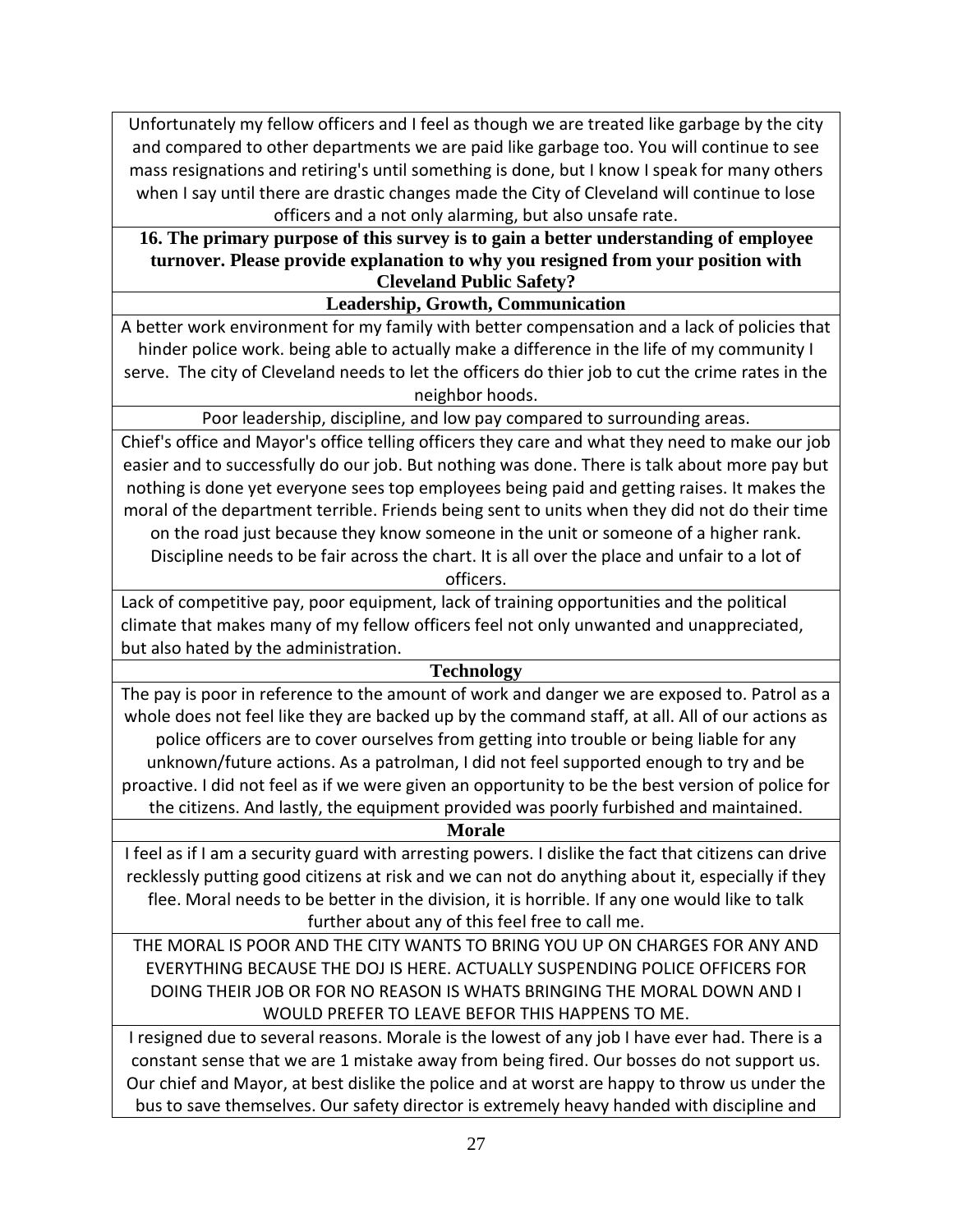seems determined to fire as many cops as he can. Our equipment is in poor repair. Most of the zone cars have something wrong mechanically, and only about half of the computers in the cars work at any given time. On top of all of this, our pay is not competitive. Most suburban departments pay 20-30 thousand dollars more a year with far less of a work load. And finally, the mandated overtime is ridiculous. We are constantly expected to do more with less, all while running on no sleep day after day after day. This is not a place to be a proactive police officer. This is not a department that has it's officer's backs. But this is a department that will work you unbelievable amounts of hours and punish you severely for making a mistake or violating any of the thousands of pages of policies we have.

**Pay**

The pay is poor in reference to the amount of work and danger we are exposed to. Patrol as a whole does not feel like they are backed up by the command staff, at all. All of our actions as police officers are to cover ourselves from getting into trouble or being liable for any unknown/future actions. As a patrolman, I did not feel supported enough to try and be proactive. I did not feel as if we were given an opportunity to be the best version of police for the citizens. And lastly, the equipment provided was poorly furbished and maintained. Almost every other city has comparable benefits and in addition to that, they offer dramatic pay differential and newer equipment. Other city police departments also show support to the Patrol Unit, instead of putting patrol at the bottom of the bucket. Patrol units are the backbone of the police department and the forefront to the safety of the City. In some instances it appears that it's just "who you know" in the city and not "what you know." Honestly left for the lack of pay. I loved working for the city of Cleveland and I am sad to leave but the pay is not competitive enough to stay and make a decent living without a lot of overtime. There are some other issues with morale and how some of patrol are treated when

they ask for the basic things but pay is the main reason I chose to leave. It is difficult playing catchup from the academy pay to now. Also with inflation going how it is, this pay is not competitive enough. However it was a pleasure and honor to work for the City of Cleveland.

**Issue 24**

I am resigning from the division because I am seeking other opportunities outside of the agency. Overall, the division has been a great place to work. More pay would be nice, but ultimately, few people join policing for the money. I want to make a difference in the community and I want to provide justice for victims. I believe issue 24 will have a negative impact on office's ability to effectively bring criminals to justice. Consequently, citizens will likely lose faith in the justice system and take matters into their own hands perpetuating a cycle of violence. Discipline, while necessary, is on the harsh side and has the negative consequence of making officers hesitant to bring violators to justice.

Issue 24 and the Anti police movement in the City ( Not the Division) but the politicians and mayor and Issue 24. Cleveland Police are losing a lot of great officers because they are so afraid to do their job because of discipline and lack of pay. Cleveland Police officers love what they do but now with Issue 24 and the "Police officers are always in the wrong no matter what" movement in the City, Great officers that loved to work in Cleveland are leaving to feel backed and appreciated. Cleveland Police officers became just a number to the politicians. I love this City but Issue 24 is pushing everyone out with low pay.